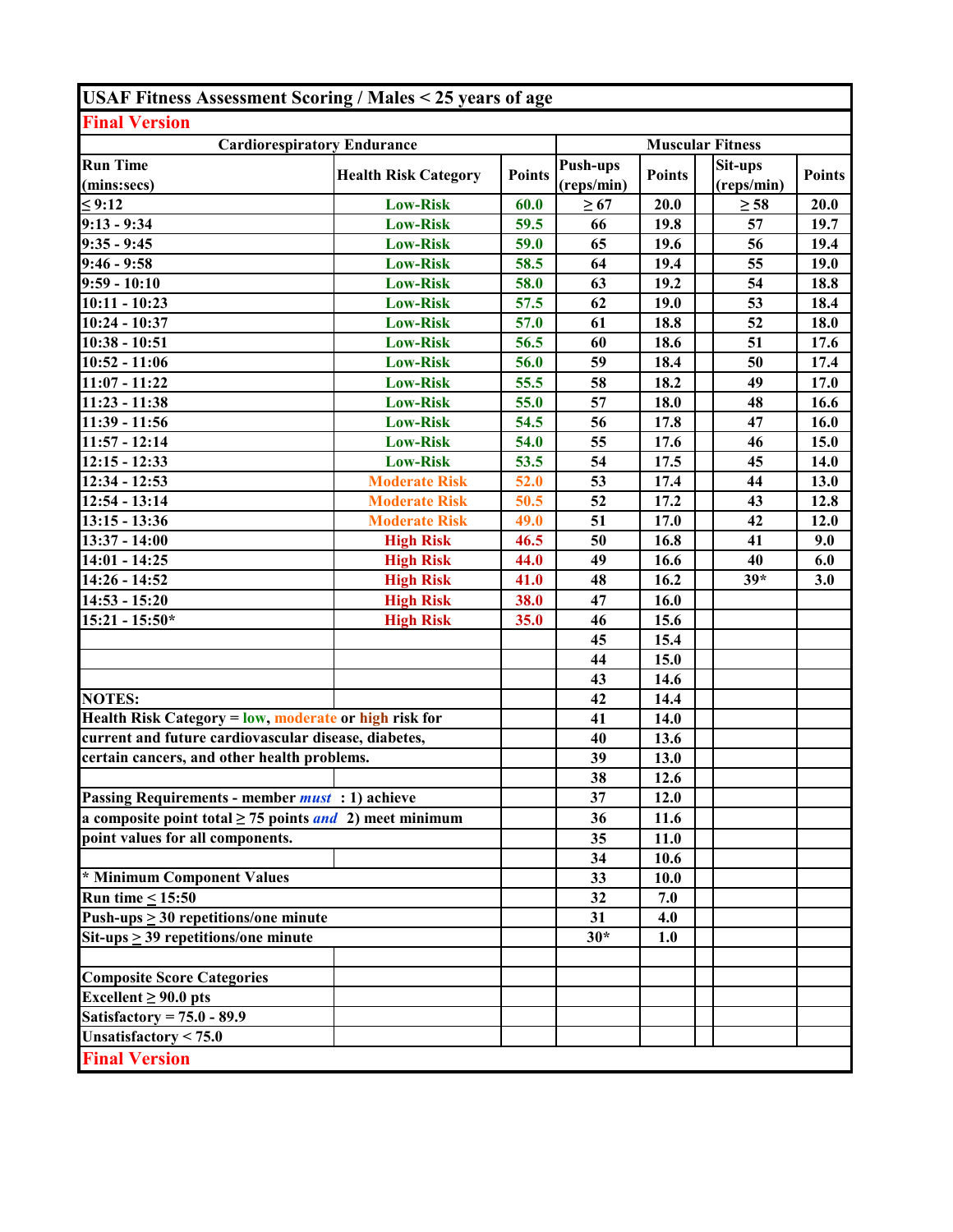| <b>USAF Fitness Assessment Scoring / Males 25-29 years of age</b>   |                             |               |                 |                         |            |               |
|---------------------------------------------------------------------|-----------------------------|---------------|-----------------|-------------------------|------------|---------------|
| <b>Final Version</b>                                                |                             |               |                 |                         |            |               |
| <b>Cardiorespiratory Endurance</b>                                  |                             |               |                 | <b>Muscular Fitness</b> |            |               |
| <b>Run Time</b>                                                     |                             |               | <b>Push-ups</b> |                         | Sit-ups    |               |
| (mins:secs)                                                         | <b>Health Risk Category</b> | <b>Points</b> | (reps/min)      | <b>Points</b>           | (reps/min) | <b>Points</b> |
| $\leq 9:22$                                                         | <b>Low-Risk</b>             | 60.0          | $\geq 62$       | 20.0                    | $\geq 56$  | 20.0          |
| $9:23 - 9:45$                                                       | <b>Low-Risk</b>             | 59.5          | 61              | 19.7                    | 55         | 19.5          |
| $9:46 - 9:58$                                                       | <b>Low-Risk</b>             | 59.0          | 60              | 19.4                    | 54         | 19.0          |
| $9:59 - 10:10$                                                      | <b>Low-Risk</b>             | 58.5          | 59              | 19.0                    | 53         | 18.8          |
| $10:11 - 10:23$                                                     | <b>Low-Risk</b>             | 58.0          | 58              | 18.8                    | 52         | 18.4          |
| $10:24 - 10:37$                                                     | <b>Low-Risk</b>             | 57.5          | 57              | 18.6                    | 51         | 18.0          |
| $10:38 - 10:51$                                                     | <b>Low-Risk</b>             | 57.0          | 56              | 18.4                    | 50         | 17.6          |
| $10:52 - 11:06$                                                     | <b>Low-Risk</b>             | 56.5          | 55              | 18.2                    | 49         | 17.4          |
| $11:07 - 11:22$                                                     | <b>Low-Risk</b>             | 56.0          | 54              | 18.0                    | 48         | 17.0          |
| $11:23 - 11:38$                                                     | <b>Low-Risk</b>             | 55.5          | 53              | 17.8                    | 47         | 16.6          |
| $11:39 - 11:56$                                                     | <b>Low-Risk</b>             | 55.0          | 52              | 17.6                    | 46         | 16.0          |
| $11:57 - 12:14$                                                     | <b>Low-Risk</b>             | 54.5          | 51              | 17.5                    | 45         | 15.0          |
| $12:15 - 12:33$                                                     | <b>Low-Risk</b>             | 54.0          | 50              | 17.4                    | 44         | 14.0          |
| 12:34 - 12:53                                                       | <b>Moderate Risk</b>        | 53.5          | 49              | 17.2                    | 43         | 13.0          |
| $12:54 - 13:14$                                                     | <b>Moderate Risk</b>        | 52.0          | 48              | 17.0                    | 42         | 12.8          |
| $13:15 - 13:36$                                                     | <b>Moderate Risk</b>        | 50.5          | 47              | 16.8                    | 41         | 12.0          |
| 13:37 - 14:00                                                       | <b>High Risk</b>            | 49.0          | 46              | 16.6                    | 40         | 9.0           |
| $14:01 - 14:25$                                                     | <b>High Risk</b>            | 46.5          | 45              | 16.2                    | 39         | 6.0           |
| 14:26 - 14:52                                                       | <b>High Risk</b>            | 44.0          | 44              | 16.0                    | $38*$      | 3.0           |
| $14:53 - 15:20$                                                     | <b>High Risk</b>            | 41.0          | 43              | 15.6                    |            |               |
| 15:21 - 15:50                                                       | <b>High Risk</b>            | 38.0          | 42              | 15.4                    |            |               |
| $15:51 - 16:22*$                                                    | <b>High Risk</b>            | 35.0          | 41              | 15.0                    |            |               |
|                                                                     |                             |               | 40              | 14.6                    |            |               |
|                                                                     |                             |               | 39              | 14.4                    |            |               |
|                                                                     |                             |               | 38              | 14.0                    |            |               |
| <b>NOTES:</b>                                                       |                             |               | 37              | 13.6                    |            |               |
| Health Risk Category = low, moderate or high risk for               |                             |               | 36              | 13.0                    |            |               |
| current and future cardiovascular disease, diabetes,                |                             |               | 35              | 12.6                    |            |               |
| certain cancers, and other health problems.                         |                             |               | 34              | 12.0                    |            |               |
|                                                                     |                             |               | 33              | 11.6                    |            |               |
| Passing Requirements - member <i>must</i> : 1) achieve              |                             |               | 32              | 11.0                    |            |               |
| a composite point total $\geq$ 75 points <i>and</i> 2) meet minimum |                             |               | 31              | 10.6                    |            |               |
| point values for all components.                                    |                             |               | 30              | <b>10.0</b>             |            |               |
|                                                                     |                             |               | 29              | 7.0                     |            |               |
| * Minimum Component Values                                          |                             |               | 28              | 4.0                     |            |               |
| Run time $\leq 16:22$                                               |                             |               | $27*$           | 1.0                     |            |               |
| Push-ups $\geq$ 27 repetitions/one minute                           |                             |               |                 |                         |            |               |
| Sit-ups $\geq$ 38 repetitions/one minute                            |                             |               |                 |                         |            |               |
|                                                                     |                             |               |                 |                         |            |               |
| <b>Composite Score Categories</b>                                   |                             |               |                 |                         |            |               |
| Excellent $\geq 90.0$ pts                                           |                             |               |                 |                         |            |               |
| Satisfactory = $75.0 - 89.9$                                        |                             |               |                 |                         |            |               |
| Unsatisfactory $< 75.0$                                             |                             |               |                 |                         |            |               |
| <b>Final Version</b>                                                |                             |               |                 |                         |            |               |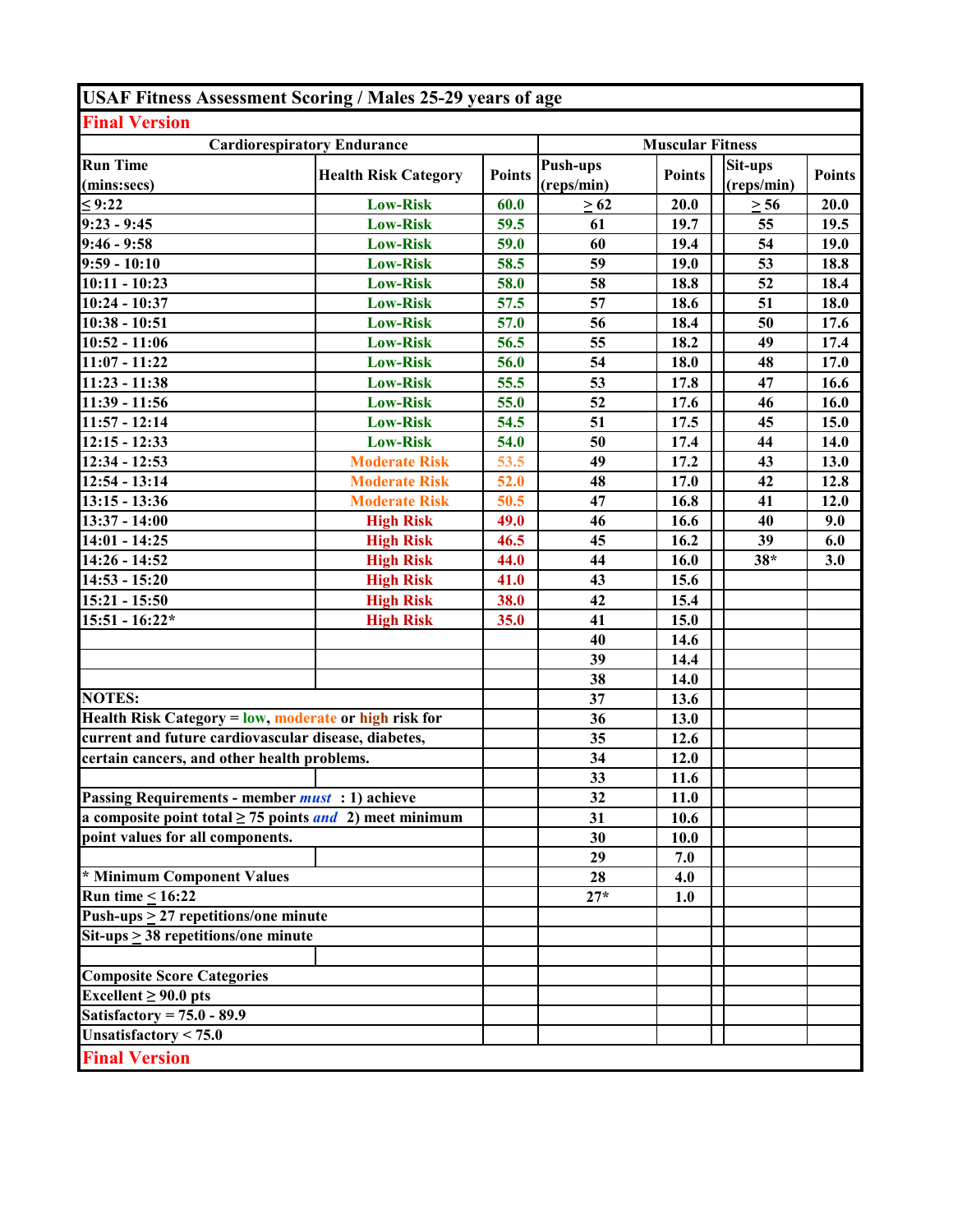| <b>USAF Fitness Assessment Scoring / Males 30-34 years of age</b>   |                             |               |                               |               |                       |               |  |
|---------------------------------------------------------------------|-----------------------------|---------------|-------------------------------|---------------|-----------------------|---------------|--|
| <b>Final Version</b>                                                |                             |               |                               |               |                       |               |  |
| <b>Cardiorespiratory Endurance</b>                                  |                             |               | <b>Muscular Fitness</b>       |               |                       |               |  |
| <b>Run Time</b><br>(mins:secs)                                      | <b>Health Risk Category</b> | <b>Points</b> | <b>Push-ups</b><br>(reps/min) | <b>Points</b> | Sit-ups<br>(reps/min) | <b>Points</b> |  |
| < 9:34                                                              | <b>Low-Risk</b>             | 60.0          | $\geq 57$                     | 20.0          | $\geq 54$             | 20.0          |  |
| $9:35 - 9:58$                                                       | <b>Low-Risk</b>             | 59.5          | 56                            | 19.8          | 53                    | 19.7          |  |
| $9:59 - 10:10$                                                      | <b>Low-Risk</b>             | 59.0          | 55                            | 19.6          | 52                    | 19.4          |  |
| $10:11 - 10:23$                                                     | <b>Low-Risk</b>             | 58.5          | 54                            | 19.4          | 51                    | 19.0          |  |
| 10:24 - 10:37                                                       | <b>Low-Risk</b>             | 58.0          | 53                            | 19.2          | 50                    | 18.8          |  |
| 10:38 - 10:51                                                       | <b>Low-Risk</b>             | 57.5          | 52                            | 19.0          | 49                    | 18.4          |  |
| $10:52 - 11:06$                                                     | <b>Low-Risk</b>             | 57.0          | 51                            | 18.8          | 48                    | 18.0          |  |
| $11:07 - 11:22$                                                     | <b>Low-Risk</b>             | 56.5          | 50                            | 18.6          | 47                    | 17.6          |  |
| $11:23 - 11:38$                                                     | <b>Low-Risk</b>             | 56.0          | 49                            | 18.5          | 46                    | 17.4          |  |
| 11:39 - 11:56                                                       | <b>Low-Risk</b>             | 55.5          | 48                            | 18.4          | 45                    | 17.0          |  |
| $11:57 - 12:14$                                                     | <b>Low-Risk</b>             | 55.0          | 47                            | 18.2          | 44                    | 16.6          |  |
| $12:15 - 12:33$                                                     | <b>Low-Risk</b>             | 54.5          | 46                            | 18.0          | 43                    | 16.0          |  |
| $\overline{12:}34 - 12:53$                                          | <b>Low-Risk</b>             | 54.0          | 45                            | 17.8          | 42                    | 15.0          |  |
| $12:54 - 13:14$                                                     | <b>Moderate Risk</b>        | 53.5          | 44                            | 17.6          | 41                    | 14.0          |  |
| $13:15 - 13:36$                                                     | <b>Moderate Risk</b>        | 52.0          | 43                            | 17.4          | 40                    | 13.0          |  |
| 13:37 - 14:00                                                       | <b>Moderate Risk</b>        | 50.5          | 42                            | 17.2          | 39                    | 12.0          |  |
| $14:01 - 14:25$                                                     | <b>High Risk</b>            | 48.0          | 41                            | 17.0          | 38                    | 9.0           |  |
| 14:26 - 14:52                                                       | <b>High Risk</b>            | 45.5          | 40                            | 16.6          | 37                    | 6.0           |  |
| $14:53 - 15:20$                                                     | <b>High Risk</b>            | 43.0          | 39                            | 16.0          | $36*$                 | 3.0           |  |
| $15:21 - 15:50$                                                     | <b>High Risk</b>            | 40.5          | 38                            | 15.6          |                       |               |  |
| 15:51 - 16:22                                                       | <b>High Risk</b>            | 38.0          | 37                            | 15.4          |                       |               |  |
| $16:23 - 16:57*$                                                    | <b>High Risk</b>            | 35.0          | 36                            | 15.0          |                       |               |  |
|                                                                     |                             |               | 35                            | 14.6          |                       |               |  |
|                                                                     |                             |               | 34                            | 14.0          |                       |               |  |
|                                                                     |                             |               | 33                            | 13.6          |                       |               |  |
| <b>NOTES:</b>                                                       |                             |               | 32                            | 13.4          |                       |               |  |
| Health Risk Category = low, moderate or high risk for               |                             |               | 31                            | 13.0          |                       |               |  |
| current and future cardiovascular disease, diabetes,                |                             |               | 30                            | 12.0          |                       |               |  |
| certain cancers, and other health problems.                         |                             |               | 29                            | 11.0          |                       |               |  |
|                                                                     |                             |               | 28                            | 10.6          |                       |               |  |
| Passing Requirements - member <i>must</i> : 1) achieve              |                             |               | 27                            | <b>10.0</b>   |                       |               |  |
| a composite point total $\geq$ 75 points <i>and</i> 2) meet minimum |                             |               | 26                            | 7.0           |                       |               |  |
| point values for all components.                                    |                             |               | 25                            | 4.0           |                       |               |  |
|                                                                     |                             |               | $24*$                         | 1.0           |                       |               |  |
| * Minimum Component Values<br>Run time < $16:57$                    |                             |               |                               |               |                       |               |  |
|                                                                     |                             |               |                               |               |                       |               |  |
| Push-ups $\geq$ 24 repetitions/one minute                           |                             |               |                               |               |                       |               |  |
| $\overline{\text{Sit-ups}} \geq 36$ repetitions/one minute          |                             |               |                               |               |                       |               |  |
|                                                                     |                             |               |                               |               |                       |               |  |
| <b>Composite Score Categories</b><br>Excellent $\geq 90.0$ pts      |                             |               |                               |               |                       |               |  |
| Satisfactory = $75.0 - 89.9$                                        |                             |               |                               |               |                       |               |  |
| Unsatisfactory $< 75.0$                                             |                             |               |                               |               |                       |               |  |
|                                                                     |                             |               |                               |               |                       |               |  |
| <b>Final Version</b>                                                |                             |               |                               |               |                       |               |  |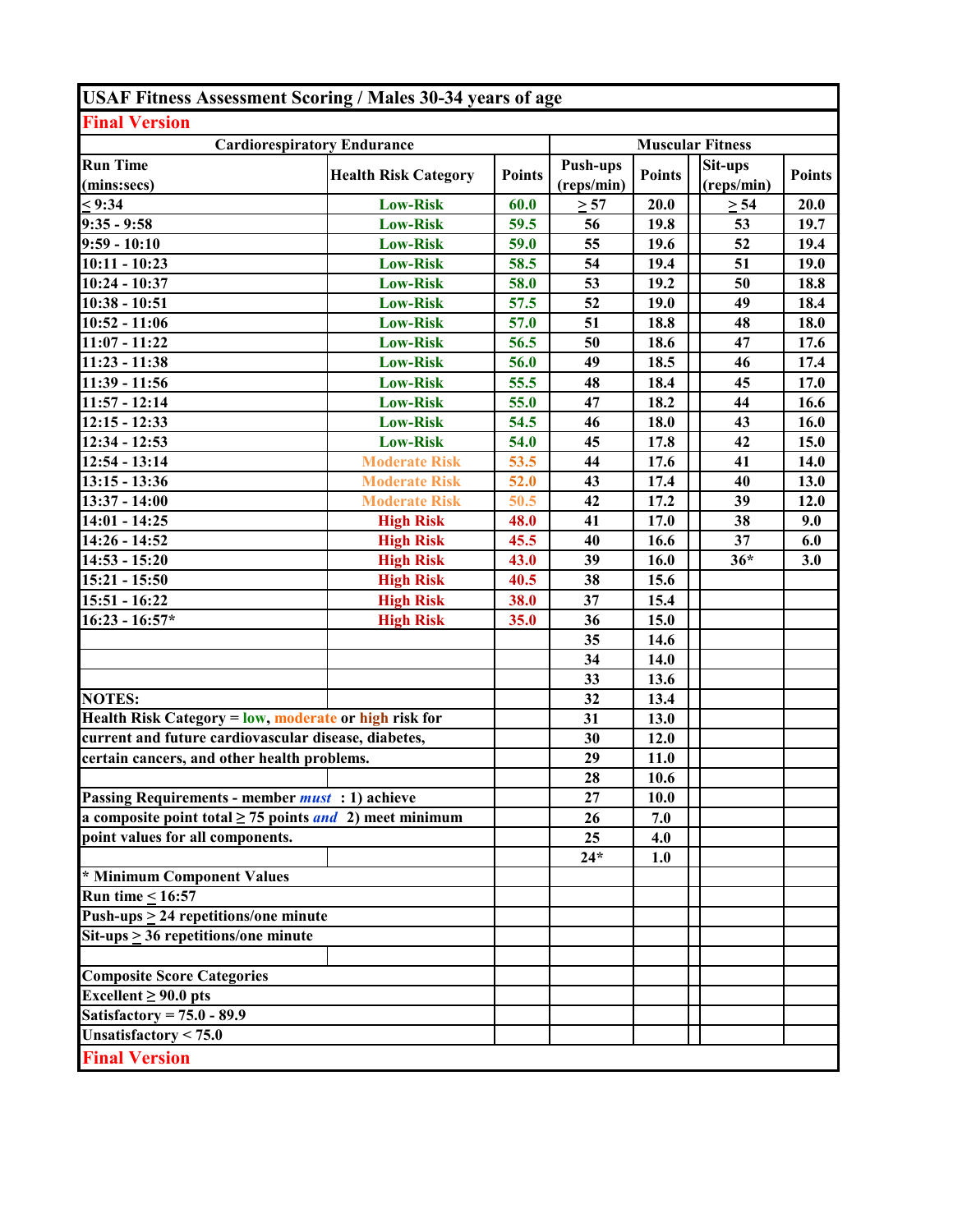| <b>USAF Fitness Assessment Scoring / Males 35-39 years of age</b> |                             |               |                               |               |                         |               |
|-------------------------------------------------------------------|-----------------------------|---------------|-------------------------------|---------------|-------------------------|---------------|
| <b>Final Version</b>                                              |                             |               |                               |               |                         |               |
| <b>Cardiorespiratory Endurance</b>                                |                             |               |                               |               | <b>Muscular Fitness</b> |               |
| <b>Run Time</b><br>(mins:secs)                                    | <b>Health Risk Category</b> | <b>Points</b> | <b>Push-ups</b><br>(reps/min) | <b>Points</b> | Sit-ups<br>(reps/min)   | <b>Points</b> |
| < 9:45                                                            | <b>Low-Risk</b>             | 60.0          | $\geq 51$                     | 20.0          | $\geq 52$               | 20.0          |
| $9:46 - 10:10$                                                    | <b>Low-Risk</b>             | 59.5          | 50                            | 19.5          | 51                      | 19.7          |
| $10:11 - 10:23$                                                   | <b>Low-Risk</b>             | 59.0          | 49                            | 19.0          | 50                      | 19.4          |
| 10:24 - 10:37                                                     | <b>Low-Risk</b>             | 58.5          | 48                            | 18.8          | 49                      | 19.0          |
| $10:38 - 10:51$                                                   | <b>Low-Risk</b>             | 58.0          | 47                            | 18.6          | 48                      | 18.8          |
| $10:52 - 11:06$                                                   | <b>Low-Risk</b>             | 57.5          | 46                            | 18.5          | 47                      | 18.4          |
| $11:07 - 11:22$                                                   | <b>Low-Risk</b>             | 57.0          | 45                            | 18.4          | 46                      | 18.0          |
| $11:23 - 11:38$                                                   | <b>Low-Risk</b>             | 56.5          | 44                            | 18.2          | 45                      | 17.6          |
| 11:39 - 11:56                                                     | <b>Low-Risk</b>             | 56.0          | 43                            | 18.0          | 44                      | 17.4          |
| $11:57 - 12:14$                                                   | <b>Low-Risk</b>             | 55.5          | 42                            | 17.8          | 43                      | 17.0          |
| $12:15 - 12:33$                                                   | <b>Low-Risk</b>             | 55.0          | 41                            | 17.6          | 42                      | 16.6          |
| 12:34 - 12:53                                                     | <b>Low-Risk</b>             | 54.5          | 40                            | 17.4          | 41                      | 16.0          |
| $12:54 - 13:14$                                                   | <b>Moderate Risk</b>        | 54.0          | 39                            | 17.2          | 40                      | 15.0          |
| $13:15 - 13:36$                                                   | <b>Moderate Risk</b>        | 53.5          | 38                            | 17.0          | 39                      | 14.0          |
| 13:37 - 14:00                                                     | <b>Moderate Risk</b>        | 52.0          | 37                            | 16.6          | 38                      | 13.0          |
| $14:01 - 14:25$                                                   | <b>High Risk</b>            | 50.5          | 36                            | 16.0          | 37                      | 12.0          |
| 14:26 - 14:52                                                     | <b>High Risk</b>            | 48.0          | 35                            | 15.6          | 36                      | 9.0           |
| $14:53 - 15:20$                                                   | <b>High Risk</b>            | 45.5          | 34                            | 15.4          | 35                      | 6.0           |
| $15:21 - 15:50$                                                   | <b>High Risk</b>            | 43.0          | 33                            | 15.0          | $34*$                   | 3.0           |
| 15:51 - 16:22                                                     | <b>High Risk</b>            | 40.5          | 32                            | 14.6          |                         |               |
| 16:23 - 16:57                                                     | <b>High Risk</b>            | 38.0          | 31                            | 14.0          |                         |               |
| 16:58 -17:33*                                                     | <b>High Risk</b>            | 35.0          | 30                            | 13.6          |                         |               |
|                                                                   |                             |               | 29                            | 13.4          |                         |               |
|                                                                   |                             |               | 28                            | 13.0          |                         |               |
|                                                                   |                             |               | 27                            | 12.0          |                         |               |
| <b>NOTES:</b>                                                     |                             |               | 26                            | 11.0          |                         |               |
| Health Risk Category = low, moderate or high risk for             |                             |               | 25                            | 10.6          |                         |               |
| current and future cardiovascular disease, diabetes,              |                             |               | 24                            | 10.0          |                         |               |
| certain cancers, and other health problems.                       |                             |               | 23                            | 7.0           |                         |               |
|                                                                   |                             |               | $\overline{22}$               | 4.0           |                         |               |
| Passing Requirements - member <i>must</i> : 1) achieve            |                             |               | $21*$                         | 1.0           |                         |               |
| a composite point total $\geq$ 75 points and 2) meet minimum      |                             |               |                               |               |                         |               |
| point values for all components.                                  |                             |               |                               |               |                         |               |
| * Minimum Component Values                                        |                             |               |                               |               |                         |               |
| Run time $\leq$ 17:33                                             |                             |               |                               |               |                         |               |
| Push-ups $\geq$ 21 repetitions/one minute                         |                             |               |                               |               |                         |               |
| $\overline{\text{Sit-ups}} \geq 34$ repetitions/one minute        |                             |               |                               |               |                         |               |
|                                                                   |                             |               |                               |               |                         |               |
| <b>Composite Score Categories</b>                                 |                             |               |                               |               |                         |               |
| Excellent $\geq 90.0$ pts                                         |                             |               |                               |               |                         |               |
| Satisfactory = $75.0 - 89.9$<br>Unsatisfactory $< 75.0$           |                             |               |                               |               |                         |               |
| <b>Final Version</b>                                              |                             |               |                               |               |                         |               |
|                                                                   |                             |               |                               |               |                         |               |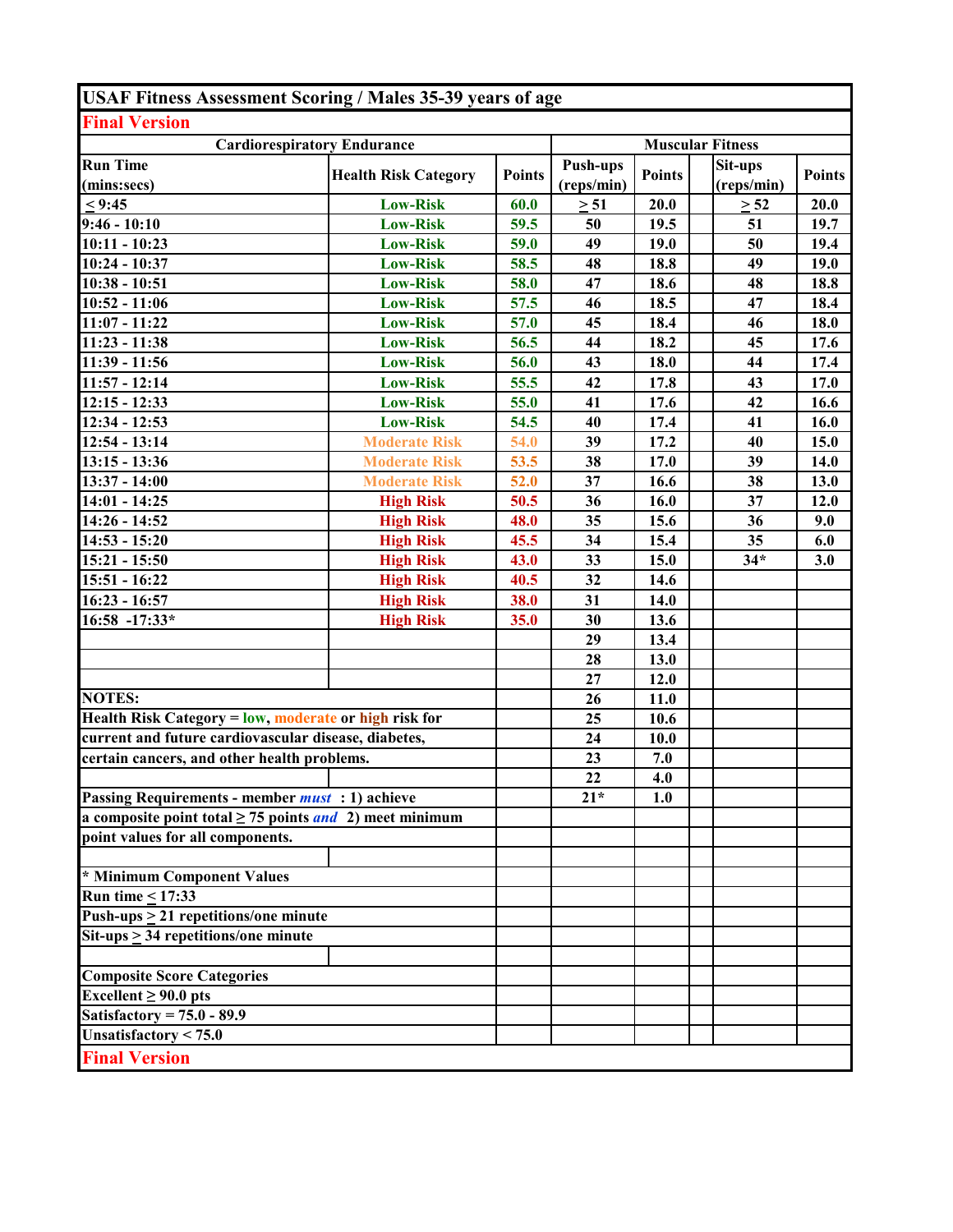| <b>Cardiorespiratory Endurance</b><br><b>Muscular Fitness</b><br><b>Push-ups</b><br>Sit-ups<br><b>Points</b><br><b>Points</b><br><b>Points</b><br><b>Health Risk Category</b><br>(reps/min)<br>(reps/min)<br>(mins:secs)<br>$\leq$ 9:58<br>60.0<br>20.0<br><b>Low-Risk</b><br>>44<br>20.0<br>$\geq 50$<br>$9:59 - 10:23$<br>59.5<br>43<br>19.7<br>49<br><b>Low-Risk</b><br>19.7<br>42<br>10:24 - 10:37<br><b>Low-Risk</b><br>59.0<br>19.4<br>48<br>19.4<br>$10:38 - 10:51$<br>41<br>19.2<br>47<br><b>Low-Risk</b><br>58.5<br>19.0<br>$10:52 - 11:06$<br><b>Low-Risk</b><br>58.0<br>40<br>19.0<br>18.8<br>46<br>$11:07 - 11:22$<br><b>Low-Risk</b><br>57.5<br>18.8<br>18.4<br>39<br>45<br><b>Low-Risk</b><br>57.0<br>38<br>18.4<br>44<br>18.2<br><b>Low-Risk</b><br>18.2<br>18.0<br>56.5<br>37<br>43<br><b>Low-Risk</b><br>56.0<br>36<br>18.0<br>42<br>17.6<br>55.5<br>35<br>17.6<br>41<br>17.4<br><b>Low-Risk</b><br><b>Low-Risk</b><br>34<br>17.0<br>40<br>55.0<br>17.0<br><b>Low-Risk</b><br>54.5<br>33<br>16.8<br>39<br>16.0<br><b>Low-Risk</b><br>32<br>15.6<br>54.0<br>16.6<br>38<br><b>Low-Risk</b><br>53.5<br>16.2<br>37<br>31<br>15.0<br>$14:01 - 14:25$<br><b>Moderate Risk</b><br>52.0<br>30<br>16.0<br>36<br>14.0<br>50.5<br>29<br>15.0<br>35<br><b>Moderate Risk</b><br>13.0<br>28<br>14.6<br>34<br>12.0<br><b>Moderate Risk</b><br>49.0<br>27<br>33<br>14.4<br>9.0<br><b>High Risk</b><br>46.5<br>32<br><b>High Risk</b><br>26<br>14.0<br>6.0<br>44.0<br><b>High Risk</b><br>25<br>41.0<br>13.0<br>$31*$<br>3.0<br><b>High Risk</b><br>38.0<br>24<br>12.0<br><b>High Risk</b><br>35.0<br>23<br>11.6<br>22<br>11.0<br>21<br>10.0<br>7.0<br>20<br>19<br>4.0<br>Health Risk Category = low, moderate or high risk for<br>$18*$<br>1.0<br>current and future cardiovascular disease, diabetes,<br>certain cancers, and other health problems.<br>Passing Requirements - member <i>must</i> : 1) achieve<br>a composite point total $\geq$ 75 points <i>and</i> 2) meet minimum<br>point values for all components.<br><b>Run time &lt; 18:14</b><br>Push-ups $\geq$ 18 repetitions/one minute<br>$Sit-ups > 31 repetitions/one minute$<br>Excellent $\geq 90.0$ pts<br>Satisfactory = $75.0 - 89.9$ | <b>USAF Fitness Assessment Scoring / Males 40-44 years of age</b> |  |  |  |
|--------------------------------------------------------------------------------------------------------------------------------------------------------------------------------------------------------------------------------------------------------------------------------------------------------------------------------------------------------------------------------------------------------------------------------------------------------------------------------------------------------------------------------------------------------------------------------------------------------------------------------------------------------------------------------------------------------------------------------------------------------------------------------------------------------------------------------------------------------------------------------------------------------------------------------------------------------------------------------------------------------------------------------------------------------------------------------------------------------------------------------------------------------------------------------------------------------------------------------------------------------------------------------------------------------------------------------------------------------------------------------------------------------------------------------------------------------------------------------------------------------------------------------------------------------------------------------------------------------------------------------------------------------------------------------------------------------------------------------------------------------------------------------------------------------------------------------------------------------------------------------------------------------------------------------------------------------------------------------------------------------------------------------------------------------------------------------------------------------------------------------------------------------------------------------------------------------------|-------------------------------------------------------------------|--|--|--|
|                                                                                                                                                                                                                                                                                                                                                                                                                                                                                                                                                                                                                                                                                                                                                                                                                                                                                                                                                                                                                                                                                                                                                                                                                                                                                                                                                                                                                                                                                                                                                                                                                                                                                                                                                                                                                                                                                                                                                                                                                                                                                                                                                                                                              | <b>Final Version</b>                                              |  |  |  |
|                                                                                                                                                                                                                                                                                                                                                                                                                                                                                                                                                                                                                                                                                                                                                                                                                                                                                                                                                                                                                                                                                                                                                                                                                                                                                                                                                                                                                                                                                                                                                                                                                                                                                                                                                                                                                                                                                                                                                                                                                                                                                                                                                                                                              |                                                                   |  |  |  |
|                                                                                                                                                                                                                                                                                                                                                                                                                                                                                                                                                                                                                                                                                                                                                                                                                                                                                                                                                                                                                                                                                                                                                                                                                                                                                                                                                                                                                                                                                                                                                                                                                                                                                                                                                                                                                                                                                                                                                                                                                                                                                                                                                                                                              | <b>Run Time</b>                                                   |  |  |  |
|                                                                                                                                                                                                                                                                                                                                                                                                                                                                                                                                                                                                                                                                                                                                                                                                                                                                                                                                                                                                                                                                                                                                                                                                                                                                                                                                                                                                                                                                                                                                                                                                                                                                                                                                                                                                                                                                                                                                                                                                                                                                                                                                                                                                              |                                                                   |  |  |  |
|                                                                                                                                                                                                                                                                                                                                                                                                                                                                                                                                                                                                                                                                                                                                                                                                                                                                                                                                                                                                                                                                                                                                                                                                                                                                                                                                                                                                                                                                                                                                                                                                                                                                                                                                                                                                                                                                                                                                                                                                                                                                                                                                                                                                              |                                                                   |  |  |  |
|                                                                                                                                                                                                                                                                                                                                                                                                                                                                                                                                                                                                                                                                                                                                                                                                                                                                                                                                                                                                                                                                                                                                                                                                                                                                                                                                                                                                                                                                                                                                                                                                                                                                                                                                                                                                                                                                                                                                                                                                                                                                                                                                                                                                              |                                                                   |  |  |  |
|                                                                                                                                                                                                                                                                                                                                                                                                                                                                                                                                                                                                                                                                                                                                                                                                                                                                                                                                                                                                                                                                                                                                                                                                                                                                                                                                                                                                                                                                                                                                                                                                                                                                                                                                                                                                                                                                                                                                                                                                                                                                                                                                                                                                              |                                                                   |  |  |  |
|                                                                                                                                                                                                                                                                                                                                                                                                                                                                                                                                                                                                                                                                                                                                                                                                                                                                                                                                                                                                                                                                                                                                                                                                                                                                                                                                                                                                                                                                                                                                                                                                                                                                                                                                                                                                                                                                                                                                                                                                                                                                                                                                                                                                              |                                                                   |  |  |  |
|                                                                                                                                                                                                                                                                                                                                                                                                                                                                                                                                                                                                                                                                                                                                                                                                                                                                                                                                                                                                                                                                                                                                                                                                                                                                                                                                                                                                                                                                                                                                                                                                                                                                                                                                                                                                                                                                                                                                                                                                                                                                                                                                                                                                              |                                                                   |  |  |  |
|                                                                                                                                                                                                                                                                                                                                                                                                                                                                                                                                                                                                                                                                                                                                                                                                                                                                                                                                                                                                                                                                                                                                                                                                                                                                                                                                                                                                                                                                                                                                                                                                                                                                                                                                                                                                                                                                                                                                                                                                                                                                                                                                                                                                              | $11:23 - 11:38$                                                   |  |  |  |
|                                                                                                                                                                                                                                                                                                                                                                                                                                                                                                                                                                                                                                                                                                                                                                                                                                                                                                                                                                                                                                                                                                                                                                                                                                                                                                                                                                                                                                                                                                                                                                                                                                                                                                                                                                                                                                                                                                                                                                                                                                                                                                                                                                                                              | 11:39 - 11:56                                                     |  |  |  |
|                                                                                                                                                                                                                                                                                                                                                                                                                                                                                                                                                                                                                                                                                                                                                                                                                                                                                                                                                                                                                                                                                                                                                                                                                                                                                                                                                                                                                                                                                                                                                                                                                                                                                                                                                                                                                                                                                                                                                                                                                                                                                                                                                                                                              | $11:57 - 12:14$                                                   |  |  |  |
|                                                                                                                                                                                                                                                                                                                                                                                                                                                                                                                                                                                                                                                                                                                                                                                                                                                                                                                                                                                                                                                                                                                                                                                                                                                                                                                                                                                                                                                                                                                                                                                                                                                                                                                                                                                                                                                                                                                                                                                                                                                                                                                                                                                                              | $12:15 - 12:33$                                                   |  |  |  |
|                                                                                                                                                                                                                                                                                                                                                                                                                                                                                                                                                                                                                                                                                                                                                                                                                                                                                                                                                                                                                                                                                                                                                                                                                                                                                                                                                                                                                                                                                                                                                                                                                                                                                                                                                                                                                                                                                                                                                                                                                                                                                                                                                                                                              | 12:34 - 12:53                                                     |  |  |  |
|                                                                                                                                                                                                                                                                                                                                                                                                                                                                                                                                                                                                                                                                                                                                                                                                                                                                                                                                                                                                                                                                                                                                                                                                                                                                                                                                                                                                                                                                                                                                                                                                                                                                                                                                                                                                                                                                                                                                                                                                                                                                                                                                                                                                              | $12:54 - 13:14$                                                   |  |  |  |
|                                                                                                                                                                                                                                                                                                                                                                                                                                                                                                                                                                                                                                                                                                                                                                                                                                                                                                                                                                                                                                                                                                                                                                                                                                                                                                                                                                                                                                                                                                                                                                                                                                                                                                                                                                                                                                                                                                                                                                                                                                                                                                                                                                                                              | $13:15 - 13:36$                                                   |  |  |  |
|                                                                                                                                                                                                                                                                                                                                                                                                                                                                                                                                                                                                                                                                                                                                                                                                                                                                                                                                                                                                                                                                                                                                                                                                                                                                                                                                                                                                                                                                                                                                                                                                                                                                                                                                                                                                                                                                                                                                                                                                                                                                                                                                                                                                              | 13:37 - 14:00                                                     |  |  |  |
|                                                                                                                                                                                                                                                                                                                                                                                                                                                                                                                                                                                                                                                                                                                                                                                                                                                                                                                                                                                                                                                                                                                                                                                                                                                                                                                                                                                                                                                                                                                                                                                                                                                                                                                                                                                                                                                                                                                                                                                                                                                                                                                                                                                                              |                                                                   |  |  |  |
|                                                                                                                                                                                                                                                                                                                                                                                                                                                                                                                                                                                                                                                                                                                                                                                                                                                                                                                                                                                                                                                                                                                                                                                                                                                                                                                                                                                                                                                                                                                                                                                                                                                                                                                                                                                                                                                                                                                                                                                                                                                                                                                                                                                                              | 14:26 - 14:52                                                     |  |  |  |
|                                                                                                                                                                                                                                                                                                                                                                                                                                                                                                                                                                                                                                                                                                                                                                                                                                                                                                                                                                                                                                                                                                                                                                                                                                                                                                                                                                                                                                                                                                                                                                                                                                                                                                                                                                                                                                                                                                                                                                                                                                                                                                                                                                                                              | $14:53 - 15:20$                                                   |  |  |  |
|                                                                                                                                                                                                                                                                                                                                                                                                                                                                                                                                                                                                                                                                                                                                                                                                                                                                                                                                                                                                                                                                                                                                                                                                                                                                                                                                                                                                                                                                                                                                                                                                                                                                                                                                                                                                                                                                                                                                                                                                                                                                                                                                                                                                              | 15:21 - 15:50                                                     |  |  |  |
|                                                                                                                                                                                                                                                                                                                                                                                                                                                                                                                                                                                                                                                                                                                                                                                                                                                                                                                                                                                                                                                                                                                                                                                                                                                                                                                                                                                                                                                                                                                                                                                                                                                                                                                                                                                                                                                                                                                                                                                                                                                                                                                                                                                                              | 15:51 - 16:22                                                     |  |  |  |
|                                                                                                                                                                                                                                                                                                                                                                                                                                                                                                                                                                                                                                                                                                                                                                                                                                                                                                                                                                                                                                                                                                                                                                                                                                                                                                                                                                                                                                                                                                                                                                                                                                                                                                                                                                                                                                                                                                                                                                                                                                                                                                                                                                                                              | $16:23 - 16:57$                                                   |  |  |  |
|                                                                                                                                                                                                                                                                                                                                                                                                                                                                                                                                                                                                                                                                                                                                                                                                                                                                                                                                                                                                                                                                                                                                                                                                                                                                                                                                                                                                                                                                                                                                                                                                                                                                                                                                                                                                                                                                                                                                                                                                                                                                                                                                                                                                              | 16:58 -17:33                                                      |  |  |  |
|                                                                                                                                                                                                                                                                                                                                                                                                                                                                                                                                                                                                                                                                                                                                                                                                                                                                                                                                                                                                                                                                                                                                                                                                                                                                                                                                                                                                                                                                                                                                                                                                                                                                                                                                                                                                                                                                                                                                                                                                                                                                                                                                                                                                              | $17:34 - 18:14*$                                                  |  |  |  |
|                                                                                                                                                                                                                                                                                                                                                                                                                                                                                                                                                                                                                                                                                                                                                                                                                                                                                                                                                                                                                                                                                                                                                                                                                                                                                                                                                                                                                                                                                                                                                                                                                                                                                                                                                                                                                                                                                                                                                                                                                                                                                                                                                                                                              |                                                                   |  |  |  |
|                                                                                                                                                                                                                                                                                                                                                                                                                                                                                                                                                                                                                                                                                                                                                                                                                                                                                                                                                                                                                                                                                                                                                                                                                                                                                                                                                                                                                                                                                                                                                                                                                                                                                                                                                                                                                                                                                                                                                                                                                                                                                                                                                                                                              |                                                                   |  |  |  |
|                                                                                                                                                                                                                                                                                                                                                                                                                                                                                                                                                                                                                                                                                                                                                                                                                                                                                                                                                                                                                                                                                                                                                                                                                                                                                                                                                                                                                                                                                                                                                                                                                                                                                                                                                                                                                                                                                                                                                                                                                                                                                                                                                                                                              |                                                                   |  |  |  |
|                                                                                                                                                                                                                                                                                                                                                                                                                                                                                                                                                                                                                                                                                                                                                                                                                                                                                                                                                                                                                                                                                                                                                                                                                                                                                                                                                                                                                                                                                                                                                                                                                                                                                                                                                                                                                                                                                                                                                                                                                                                                                                                                                                                                              | <b>NOTES:</b>                                                     |  |  |  |
|                                                                                                                                                                                                                                                                                                                                                                                                                                                                                                                                                                                                                                                                                                                                                                                                                                                                                                                                                                                                                                                                                                                                                                                                                                                                                                                                                                                                                                                                                                                                                                                                                                                                                                                                                                                                                                                                                                                                                                                                                                                                                                                                                                                                              |                                                                   |  |  |  |
|                                                                                                                                                                                                                                                                                                                                                                                                                                                                                                                                                                                                                                                                                                                                                                                                                                                                                                                                                                                                                                                                                                                                                                                                                                                                                                                                                                                                                                                                                                                                                                                                                                                                                                                                                                                                                                                                                                                                                                                                                                                                                                                                                                                                              |                                                                   |  |  |  |
|                                                                                                                                                                                                                                                                                                                                                                                                                                                                                                                                                                                                                                                                                                                                                                                                                                                                                                                                                                                                                                                                                                                                                                                                                                                                                                                                                                                                                                                                                                                                                                                                                                                                                                                                                                                                                                                                                                                                                                                                                                                                                                                                                                                                              |                                                                   |  |  |  |
|                                                                                                                                                                                                                                                                                                                                                                                                                                                                                                                                                                                                                                                                                                                                                                                                                                                                                                                                                                                                                                                                                                                                                                                                                                                                                                                                                                                                                                                                                                                                                                                                                                                                                                                                                                                                                                                                                                                                                                                                                                                                                                                                                                                                              |                                                                   |  |  |  |
|                                                                                                                                                                                                                                                                                                                                                                                                                                                                                                                                                                                                                                                                                                                                                                                                                                                                                                                                                                                                                                                                                                                                                                                                                                                                                                                                                                                                                                                                                                                                                                                                                                                                                                                                                                                                                                                                                                                                                                                                                                                                                                                                                                                                              |                                                                   |  |  |  |
|                                                                                                                                                                                                                                                                                                                                                                                                                                                                                                                                                                                                                                                                                                                                                                                                                                                                                                                                                                                                                                                                                                                                                                                                                                                                                                                                                                                                                                                                                                                                                                                                                                                                                                                                                                                                                                                                                                                                                                                                                                                                                                                                                                                                              |                                                                   |  |  |  |
|                                                                                                                                                                                                                                                                                                                                                                                                                                                                                                                                                                                                                                                                                                                                                                                                                                                                                                                                                                                                                                                                                                                                                                                                                                                                                                                                                                                                                                                                                                                                                                                                                                                                                                                                                                                                                                                                                                                                                                                                                                                                                                                                                                                                              |                                                                   |  |  |  |
|                                                                                                                                                                                                                                                                                                                                                                                                                                                                                                                                                                                                                                                                                                                                                                                                                                                                                                                                                                                                                                                                                                                                                                                                                                                                                                                                                                                                                                                                                                                                                                                                                                                                                                                                                                                                                                                                                                                                                                                                                                                                                                                                                                                                              |                                                                   |  |  |  |
|                                                                                                                                                                                                                                                                                                                                                                                                                                                                                                                                                                                                                                                                                                                                                                                                                                                                                                                                                                                                                                                                                                                                                                                                                                                                                                                                                                                                                                                                                                                                                                                                                                                                                                                                                                                                                                                                                                                                                                                                                                                                                                                                                                                                              | * Minimum Component Values                                        |  |  |  |
|                                                                                                                                                                                                                                                                                                                                                                                                                                                                                                                                                                                                                                                                                                                                                                                                                                                                                                                                                                                                                                                                                                                                                                                                                                                                                                                                                                                                                                                                                                                                                                                                                                                                                                                                                                                                                                                                                                                                                                                                                                                                                                                                                                                                              |                                                                   |  |  |  |
|                                                                                                                                                                                                                                                                                                                                                                                                                                                                                                                                                                                                                                                                                                                                                                                                                                                                                                                                                                                                                                                                                                                                                                                                                                                                                                                                                                                                                                                                                                                                                                                                                                                                                                                                                                                                                                                                                                                                                                                                                                                                                                                                                                                                              |                                                                   |  |  |  |
|                                                                                                                                                                                                                                                                                                                                                                                                                                                                                                                                                                                                                                                                                                                                                                                                                                                                                                                                                                                                                                                                                                                                                                                                                                                                                                                                                                                                                                                                                                                                                                                                                                                                                                                                                                                                                                                                                                                                                                                                                                                                                                                                                                                                              |                                                                   |  |  |  |
|                                                                                                                                                                                                                                                                                                                                                                                                                                                                                                                                                                                                                                                                                                                                                                                                                                                                                                                                                                                                                                                                                                                                                                                                                                                                                                                                                                                                                                                                                                                                                                                                                                                                                                                                                                                                                                                                                                                                                                                                                                                                                                                                                                                                              | <b>Composite Score Categories</b>                                 |  |  |  |
|                                                                                                                                                                                                                                                                                                                                                                                                                                                                                                                                                                                                                                                                                                                                                                                                                                                                                                                                                                                                                                                                                                                                                                                                                                                                                                                                                                                                                                                                                                                                                                                                                                                                                                                                                                                                                                                                                                                                                                                                                                                                                                                                                                                                              |                                                                   |  |  |  |
|                                                                                                                                                                                                                                                                                                                                                                                                                                                                                                                                                                                                                                                                                                                                                                                                                                                                                                                                                                                                                                                                                                                                                                                                                                                                                                                                                                                                                                                                                                                                                                                                                                                                                                                                                                                                                                                                                                                                                                                                                                                                                                                                                                                                              |                                                                   |  |  |  |
|                                                                                                                                                                                                                                                                                                                                                                                                                                                                                                                                                                                                                                                                                                                                                                                                                                                                                                                                                                                                                                                                                                                                                                                                                                                                                                                                                                                                                                                                                                                                                                                                                                                                                                                                                                                                                                                                                                                                                                                                                                                                                                                                                                                                              | Unsatisfactory $< 75.0$                                           |  |  |  |
|                                                                                                                                                                                                                                                                                                                                                                                                                                                                                                                                                                                                                                                                                                                                                                                                                                                                                                                                                                                                                                                                                                                                                                                                                                                                                                                                                                                                                                                                                                                                                                                                                                                                                                                                                                                                                                                                                                                                                                                                                                                                                                                                                                                                              | <b>Final Version</b>                                              |  |  |  |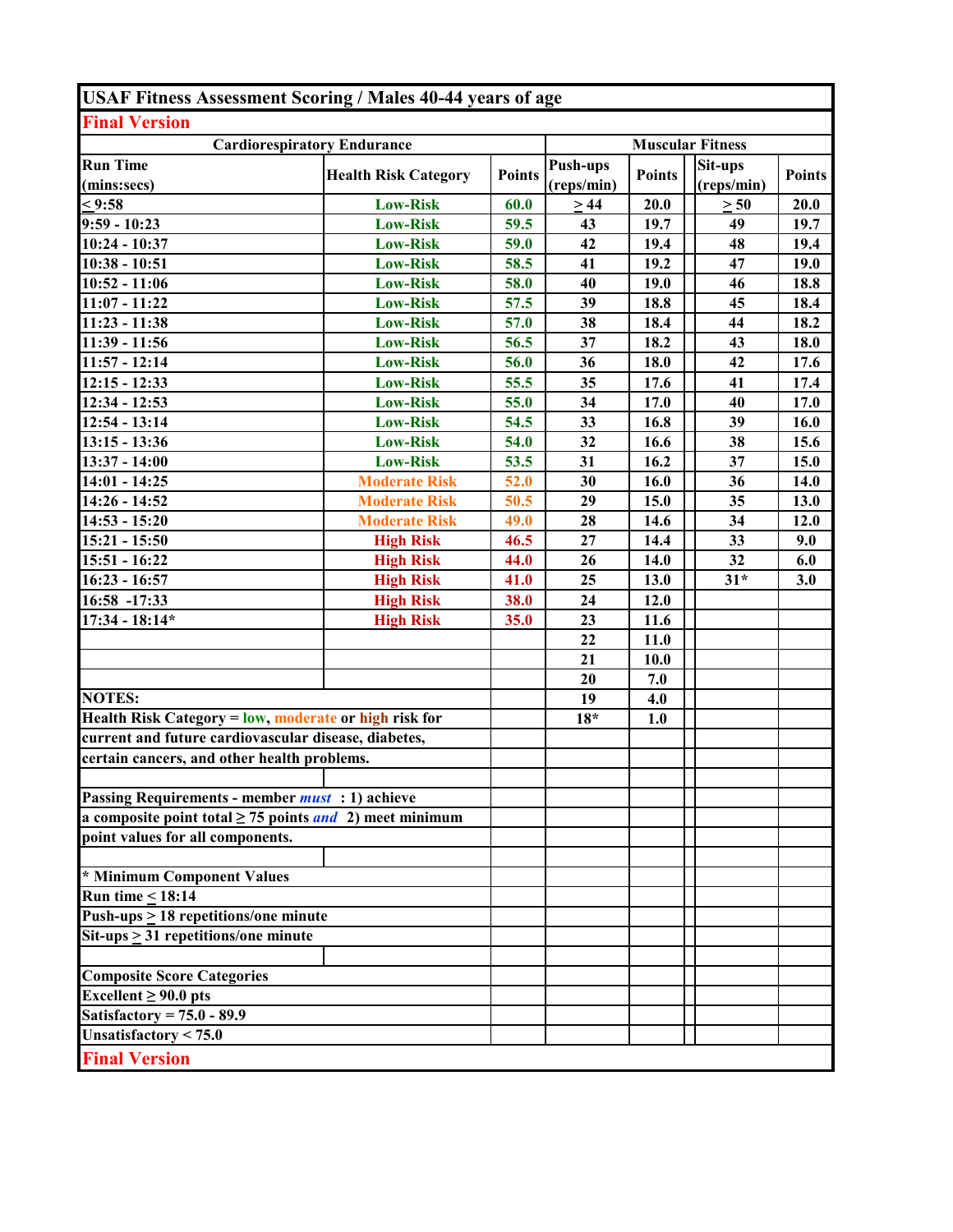| <b>USAF Fitness Assessment Scoring / Males 45-49 years of age</b>   |                             |               |                        |               |                         |               |  |  |
|---------------------------------------------------------------------|-----------------------------|---------------|------------------------|---------------|-------------------------|---------------|--|--|
| <b>Final Version</b>                                                |                             |               |                        |               |                         |               |  |  |
| <b>Cardiorespiratory Endurance</b>                                  |                             |               |                        |               | <b>Muscular Fitness</b> |               |  |  |
| <b>Run Time</b><br>(mins:secs)                                      | <b>Health Risk Category</b> | <b>Points</b> | Push-ups<br>(reps/min) | <b>Points</b> | Sit-ups<br>(reps/min)   | <b>Points</b> |  |  |
| < 10:10                                                             | <b>Low-Risk</b>             | 60.0          | >44                    | 20.0          | $\geq$ 48               | 20.0          |  |  |
| $10:11 - 10:37$                                                     | <b>Low-Risk</b>             | 59.5          | 43                     | 19.8          | 47                      | 19.7          |  |  |
| $10:38 - 10:51$                                                     | <b>Low-Risk</b>             | 59.0          | 42                     | 19.6          | 46                      | 19.4          |  |  |
| $10:52 - 11:06$                                                     | <b>Low-Risk</b>             | 58.5          | 41                     | 19.4          | 45                      | 19.2          |  |  |
| $11:07 - 11:22$                                                     | <b>Low-Risk</b>             | 58.0          | 40                     | 19.2          | 44                      | 19.0          |  |  |
| $11:23 - 11:38$                                                     | <b>Low-Risk</b>             | 57.5          | 39                     | 19.0          | 43                      | 18.8          |  |  |
| 11:39 - 11:56                                                       | <b>Low-Risk</b>             | 57.0          | 38                     | 18.8          | 42                      | 18.4          |  |  |
| $11:57 - 12:14$                                                     | <b>Low-Risk</b>             | 56.5          | 37                     | 18.4          | 41                      | 18.0          |  |  |
| $12:15 - 12:33$                                                     | <b>Low-Risk</b>             | 56.0          | 36                     | 18.2          | 40                      | 17.6          |  |  |
| $12:34 - 12:53$                                                     | <b>Low-Risk</b>             | 55.5          | 35                     | 18.0          | 39                      | 17.4          |  |  |
| $12:54 - 13:14$                                                     | <b>Low-Risk</b>             | 55.0          | 34                     | 17.6          | 38                      | 17.0          |  |  |
| $13:15 - 13:36$                                                     | <b>Low-Risk</b>             | 54.5          | 33                     | 17.0          | 37                      | 16.6          |  |  |
| 13:37 - 14:00                                                       | <b>Low-Risk</b>             | 54.0          | 32                     | 16.8          | 36                      | 16.0          |  |  |
| $14:01 - 14:25$                                                     | <b>Moderate Risk</b>        | 53.5          | 31                     | 16.6          | 35                      | 15.6          |  |  |
| 14:26 - 14:52                                                       | <b>Moderate Risk</b>        | 52.0          | 30                     | 16.2          | 34                      | 15.0          |  |  |
| $14:53 - 15:20$                                                     | <b>Moderate Risk</b>        | 50.5          | 29                     | 16.0          | 33                      | 14.0          |  |  |
| $15:21 - 15:50$                                                     | <b>High Risk</b>            | 49.0          | 28                     | 15.0          | 32                      | 13.0          |  |  |
| 15:51 - 16:22                                                       | <b>High Risk</b>            | 46.5          | 27                     | 14.6          | 31                      | 12.0          |  |  |
| $16:23 - 16:57$                                                     | <b>High Risk</b>            | 44.0          | 26                     | 14.4          | 30                      | 9.0           |  |  |
| $16:58 - 17:33$                                                     | <b>High Risk</b>            | 41.0          | 25                     | 14.0          | 29                      | 6.0           |  |  |
| 17:34 - 18:14                                                       | <b>High Risk</b>            | 38.0          | 24                     | 13.0          | $28*$                   | 3.0           |  |  |
| 18:15 -18:56*                                                       | <b>High Risk</b>            | 35.0          | 23                     | 12.6          |                         |               |  |  |
|                                                                     |                             |               | 22                     | 12.0          |                         |               |  |  |
|                                                                     |                             |               | 21                     | 11.6          |                         |               |  |  |
|                                                                     |                             |               | 20                     | 11.0          |                         |               |  |  |
| <b>NOTES:</b>                                                       |                             |               | 19                     | 10.6          |                         |               |  |  |
| Health Risk Category = low, moderate or high risk for               |                             |               | 18                     | 10.0          |                         |               |  |  |
| current and future cardiovascular disease, diabetes,                |                             |               | 17                     | 7.0           |                         |               |  |  |
| certain cancers, and other health problems.                         |                             |               | 16                     | 4.0           |                         |               |  |  |
|                                                                     |                             |               | $15*$                  | 1.0           |                         |               |  |  |
| Passing Requirements - member <i>must</i> : 1) achieve              |                             |               |                        |               |                         |               |  |  |
| a composite point total $\geq$ 75 points <i>and</i> 2) meet minimum |                             |               |                        |               |                         |               |  |  |
| point values for all components.                                    |                             |               |                        |               |                         |               |  |  |
| * Minimum Component Values                                          |                             |               |                        |               |                         |               |  |  |
| <b>Run time &lt; 18:56</b>                                          |                             |               |                        |               |                         |               |  |  |
| Push-ups $\geq$ 15 repetitions/one minute                           |                             |               |                        |               |                         |               |  |  |
| $Stt-ups \geq 28$ repetitions/one minute                            |                             |               |                        |               |                         |               |  |  |
| <b>Composite Score Categories</b>                                   |                             |               |                        |               |                         |               |  |  |
| Excellent $\geq 90.0$ pts                                           |                             |               |                        |               |                         |               |  |  |
| Satisfactory = $75.0 - 89.9$                                        |                             |               |                        |               |                         |               |  |  |
| Unsatisfactory $< 75.0$                                             |                             |               |                        |               |                         |               |  |  |
| <b>Final Version</b>                                                |                             |               |                        |               |                         |               |  |  |
|                                                                     |                             |               |                        |               |                         |               |  |  |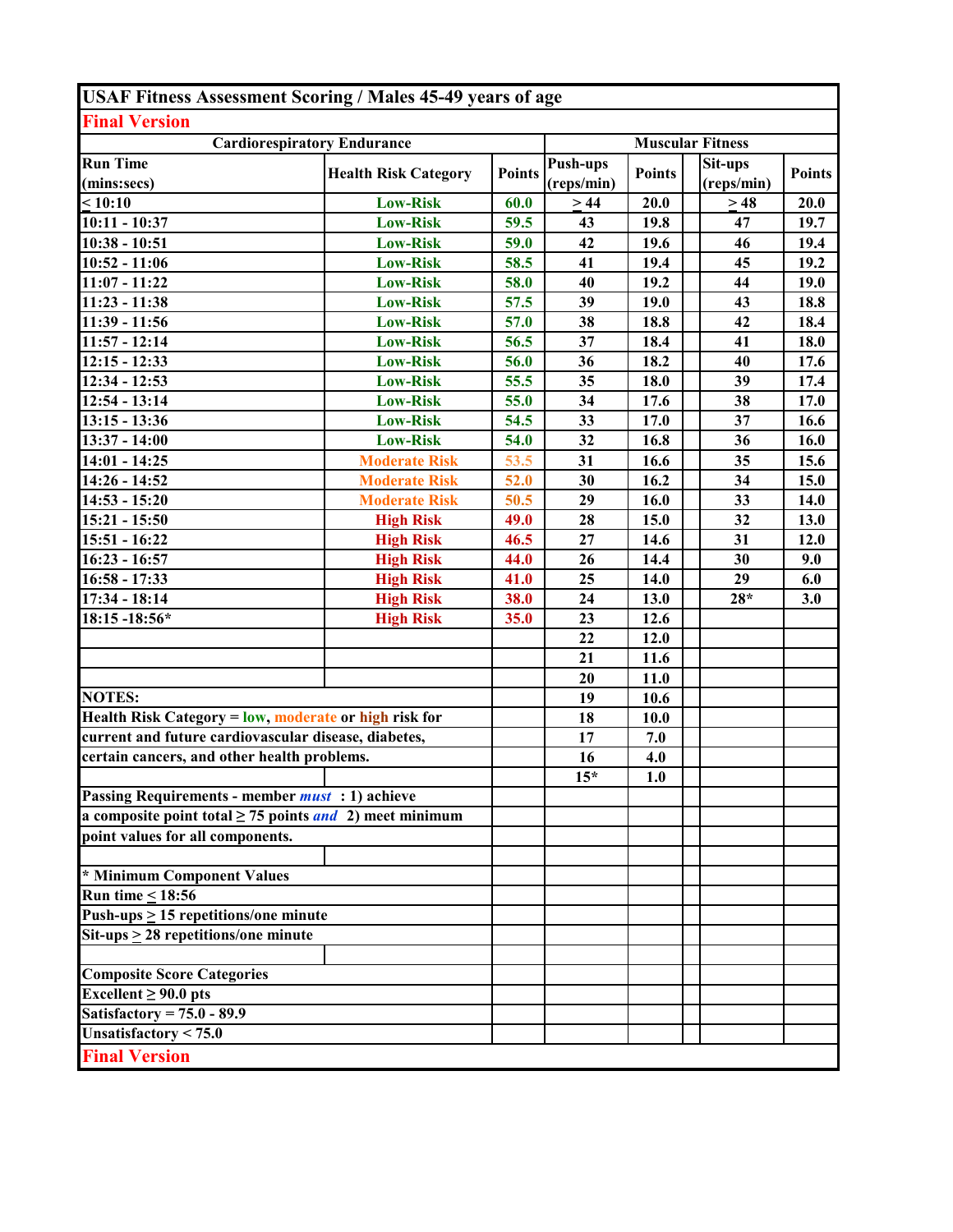| <b>USAF Fitness Assessment Scoring / Males 50-54 years of age</b>   |                             |               |                         |               |            |               |  |
|---------------------------------------------------------------------|-----------------------------|---------------|-------------------------|---------------|------------|---------------|--|
| <b>Final Version</b>                                                |                             |               |                         |               |            |               |  |
| <b>Cardiorespiratory Endurance</b>                                  |                             |               | <b>Muscular Fitness</b> |               |            |               |  |
| <b>Run Time</b>                                                     | <b>Health Risk Category</b> | <b>Points</b> | Push-ups                | <b>Points</b> | Sit-ups    | <b>Points</b> |  |
| (mins:secs)                                                         |                             |               | (reps/min)              |               | (reps/min) |               |  |
| $\leq 10:37$                                                        | <b>Low-Risk</b>             | 60.0          | $\geq$ 44               | 20.0          | >46        | 20.0          |  |
| $10:38 - 11:06$                                                     | <b>Low-Risk</b>             | 59.5          | 43                      | 19.8          | 45         | 19.7          |  |
| $11:07 - 11:22$                                                     | <b>Low-Risk</b>             | 59.0          | 42                      | 19.6          | 44         | 19.4          |  |
| 11:23 - 11:38                                                       | <b>Low-Risk</b>             | 58.5          | 41                      | 19.4          | 43         | 19.0          |  |
| 11:39 - 11:56                                                       | <b>Low-Risk</b>             | 58.0          | 40                      | 19.2          | 42         | 18.8          |  |
| $11:57 - 12:14$                                                     | <b>Low-Risk</b>             | 57.5          | 39                      | 19.0          | 41         | 18.4          |  |
| $12:15 - 12:33$                                                     | <b>Low-Risk</b>             | 57.0          | 38                      | 18.9          | 40         | 18.2          |  |
| $12:34 - 12:53$                                                     | <b>Low-Risk</b>             | 56.5          | 37                      | 18.8          | 39         | 18.0          |  |
| $12:54 - 13:14$                                                     | <b>Low-Risk</b>             | 56.0          | 36                      | 18.7          | 38         | 17.6          |  |
| $13:15 - 13:36$                                                     | <b>Low-Risk</b>             | 55.5          | 35                      | 18.6          | 37         | 17.4          |  |
| $13:37 - 14:00$                                                     | <b>Low-Risk</b>             | 55.0          | 34                      | 18.5          | 36         | 17.0          |  |
| $14:01 - 14:25$                                                     | <b>Low-Risk</b>             | 54.5          | 33                      | 18.4          | 35         | 16.0          |  |
| $14:26 - 14:52$                                                     | <b>Low-Risk</b>             | 54.0          | 32                      | 18.3          | 34         | 15.6          |  |
| $14:53 - 15:20$                                                     | <b>Moderate Risk</b>        | 53.5          | 31                      | 18.2          | 33         | 15.0          |  |
| $15:21 - 15:50$                                                     | <b>Moderate Risk</b>        | 52.0          | 30                      | 18.0          | 32         | 14.6          |  |
| 15:51 - 16:22                                                       | <b>Moderate Risk</b>        | 50.5          | 29                      | 17.6          | 31         | 14.0          |  |
| $16:23 - 16:57$                                                     | <b>High Risk</b>            | 48.0          | 28                      | 17.0          | 30         | 13.0          |  |
| 16:58 - 17:34                                                       | <b>High Risk</b>            | 45.5          | 27                      | 16.6          | 29         | 12.6          |  |
| $17:34 - 18:14$                                                     | <b>High Risk</b>            | 43.0          | 26                      | 16.4          | 28         | 12.0          |  |
| 18:15 - 18:56                                                       | <b>High Risk</b>            | 40.5          | 25                      | 16.0          | 27         | 9.0           |  |
| 18:57 - 19:43                                                       | <b>High Risk</b>            | 38.0          | 24                      | 15.0          | 26         | 6.0           |  |
| 19:44 - 20:33*                                                      | <b>High Risk</b>            | 35.0          | 23                      | 14.6          | $25*$      | 3.0           |  |
|                                                                     |                             |               | 22                      | 14.4          |            |               |  |
|                                                                     |                             |               | 21                      | 14.0          |            |               |  |
|                                                                     |                             |               | 20                      | 13.0          |            |               |  |
| <b>NOTES:</b>                                                       |                             |               | 19                      | 12.0          |            |               |  |
| Health Risk Category = low, moderate or high risk for               |                             |               | 18                      | 11.6          |            |               |  |
| current and future cardiovascular disease, diabetes,                |                             |               | 17                      | 11.0          |            |               |  |
| certain cancers, and other health problems.                         |                             |               | 16                      | 10.6          |            |               |  |
|                                                                     |                             |               | 15                      | 10.0          |            |               |  |
| Passing Requirements - member <i>must</i> : 1) achieve              |                             |               | 14                      | 7.0           |            |               |  |
| a composite point total $\geq$ 75 points <i>and</i> 2) meet minimum |                             |               | 13                      | 4.0           |            |               |  |
| point values for all components.                                    |                             |               | $12*$                   | 1.0           |            |               |  |
|                                                                     |                             |               |                         |               |            |               |  |
| * Minimum Component Values                                          |                             |               |                         |               |            |               |  |
| <b>Run time &lt; 20:33</b>                                          |                             |               |                         |               |            |               |  |
| Push-ups $\geq$ 12 repetitions/one minute                           |                             |               |                         |               |            |               |  |
| Sit-ups $\geq$ 25 repetitions/one minute                            |                             |               |                         |               |            |               |  |
|                                                                     |                             |               |                         |               |            |               |  |
| <b>Composite Score Categories</b>                                   |                             |               |                         |               |            |               |  |
| Excellent $\geq 90.0$ pts                                           |                             |               |                         |               |            |               |  |
| Satisfactory = $75.0 - 89.9$                                        |                             |               |                         |               |            |               |  |
| Unsatisfactory $< 75.0$                                             |                             |               |                         |               |            |               |  |
|                                                                     |                             |               |                         |               |            |               |  |
| <b>Final Version</b>                                                |                             |               |                         |               |            |               |  |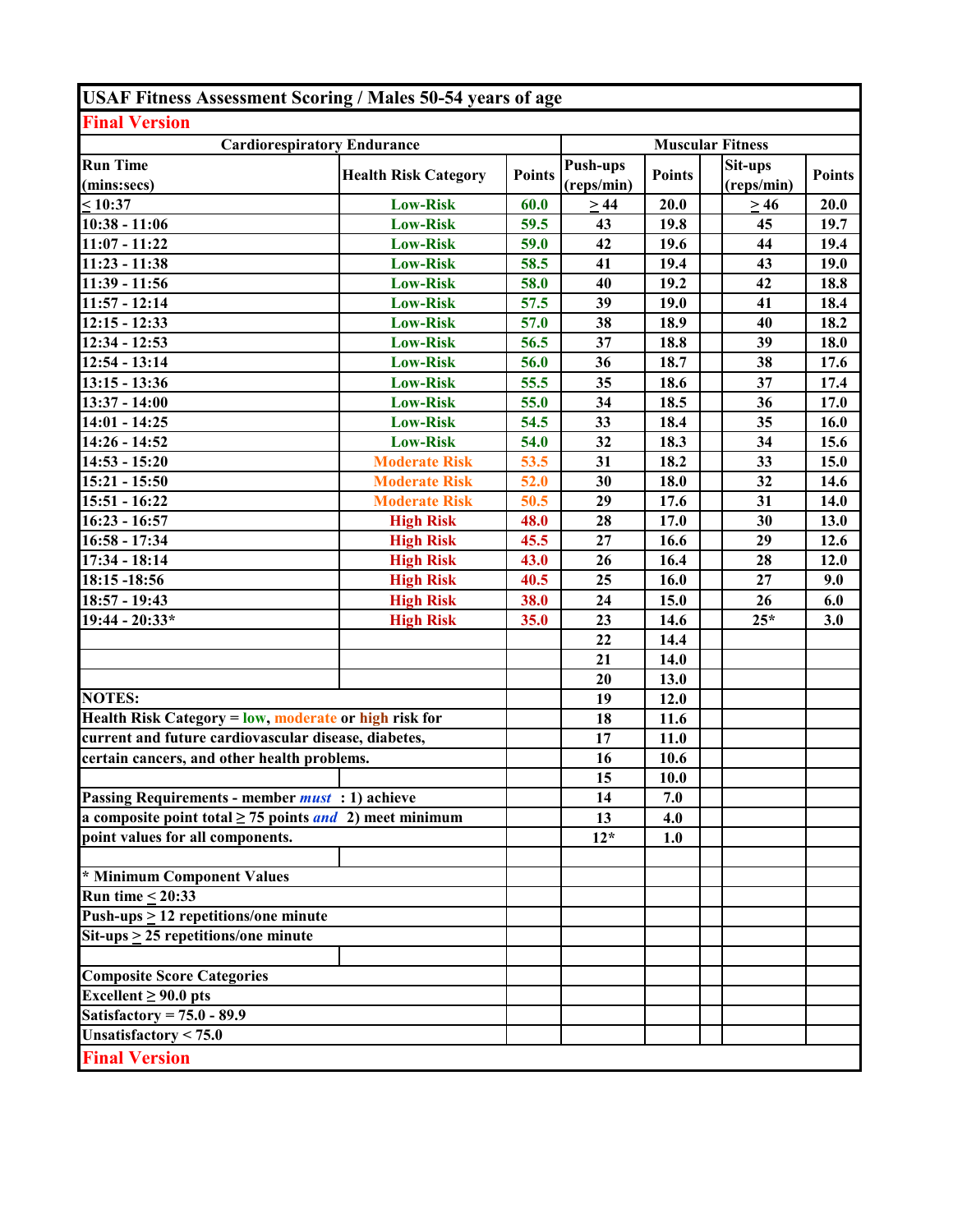| <b>USAF Fitness Assessment Scoring / Males 55-59 years of age</b>   |                             |               |                               |               |                       |               |  |
|---------------------------------------------------------------------|-----------------------------|---------------|-------------------------------|---------------|-----------------------|---------------|--|
| <b>Final Version</b>                                                |                             |               |                               |               |                       |               |  |
| <b>Cardiorespiratory Endurance</b>                                  |                             |               | <b>Muscular Fitness</b>       |               |                       |               |  |
| <b>Run Time</b><br>(mins:secs)                                      | <b>Health Risk Category</b> | <b>Points</b> | <b>Push-ups</b><br>(reps/min) | <b>Points</b> | Sit-ups<br>(reps/min) | <b>Points</b> |  |
| $\leq 10:51$                                                        | <b>Low-Risk</b>             | 60.0          | $\geq$ 37                     | 20.0          | >44                   | 20.0          |  |
| 10:52 - 11:22                                                       | <b>Low-Risk</b>             | 59.5          | 36                            | 19.5          | 43                    | 19.7          |  |
| $11:23 - 11:38$                                                     | <b>Low-Risk</b>             | 59.0          | 35                            | 19.0          | 42                    | 19.4          |  |
| 11:39 - 11:56                                                       | <b>Low-Risk</b>             | 58.5          | 34                            | 18.6          | 41                    | 19.0          |  |
| $11:57 - 12:14$                                                     | <b>Low-Risk</b>             | 58.0          | 33                            | 18.0          | 40                    | 18.8          |  |
| $12:15 - 12:33$                                                     | <b>Low-Risk</b>             | 57.5          | 32                            | 17.8          | 39                    | 18.4          |  |
| 12:34 - 12:53                                                       | <b>Low-Risk</b>             | 57.0          | 31                            | 17.6          | 38                    | 18.2          |  |
| $12:54 - 13:14$                                                     | <b>Low-Risk</b>             | 56.5          | 30                            | 17.4          | 37                    | 18.0          |  |
| $\overline{13:}15 - 13:36$                                          | <b>Low-Risk</b>             | 56.0          | 29                            | 17.0          | 36                    | 17.6          |  |
| 13:37 - 14:00                                                       | <b>Low-Risk</b>             | 55.5          | 28                            | 16.8          | 35                    | 17.4          |  |
| $14:01 - 14:25$                                                     | <b>Low-Risk</b>             | 55.0          | 27                            | 16.6          | 34                    | 17.0          |  |
| 14:26 - 14:52                                                       | <b>Moderate Risk</b>        | 54.5          | 26                            | 16.2          | 33                    | 16.0          |  |
| $14:53 - 15:20$                                                     | <b>Moderate Risk</b>        | 54.0          | 25                            | 16.0          | 32                    | 15.6          |  |
| $15:21 - 15:50$                                                     | <b>Moderate Risk</b>        | 53.5          | 24                            | 15.6          | 31                    | 15.0          |  |
| 15:51 - 16:22                                                       | <b>High Risk</b>            | 52.0          | 23                            | 15.0          | 30                    | 14.6          |  |
| $16:23 - 16:57$                                                     | <b>High Risk</b>            | 50.5          | 22                            | 14.6          | 29                    | 14.0          |  |
| $16:58 - 17:33$                                                     | <b>High Risk</b>            | 48.0          | 21                            | 14.0          | 28                    | 13.6          |  |
| 17:34 - 18:14                                                       | <b>High Risk</b>            | 45.5          | 20                            | 13.6          | 27                    | 13.0          |  |
| 18:15 - 18:56                                                       | <b>High Risk</b>            | 43.0          | 19                            | 13.0          | 26                    | 12.6          |  |
| 18:57 - 19:43                                                       | <b>High Risk</b>            | 40.5          | 18                            | 12.6          | 25                    | 12.0          |  |
| 19:44 - 20:33                                                       | <b>High Risk</b>            | 38.0          | 17                            | 12.0          | 24                    | 9.0           |  |
| $20:34 - 21:28*$                                                    | <b>High Risk</b>            | 35.0          | 16                            | 11.6          | 23                    | 6.0           |  |
|                                                                     |                             |               | 15                            | 10.0          | $22*$                 | 3.0           |  |
|                                                                     |                             |               | 14                            | 7.0           |                       |               |  |
|                                                                     |                             |               | 13                            | 4.0           |                       |               |  |
| <b>NOTES:</b>                                                       |                             |               | $12*$                         | 1.0           |                       |               |  |
| Health Risk Category = low, moderate or high risk for               |                             |               |                               |               |                       |               |  |
| current and future cardiovascular disease, diabetes,                |                             |               |                               |               |                       |               |  |
| certain cancers, and other health problems.                         |                             |               |                               |               |                       |               |  |
| Passing Requirements - member <i>must</i> : 1) achieve              |                             |               |                               |               |                       |               |  |
| a composite point total $\geq$ 75 points <i>and</i> 2) meet minimum |                             |               |                               |               |                       |               |  |
| point values for all components.                                    |                             |               |                               |               |                       |               |  |
|                                                                     |                             |               |                               |               |                       |               |  |
| * Minimum Component Values                                          |                             |               |                               |               |                       |               |  |
| <b>Run time &lt; 21:28</b>                                          |                             |               |                               |               |                       |               |  |
| Push-ups $\geq$ 12 repetitions/one minute                           |                             |               |                               |               |                       |               |  |
| $Sit-ups > 22$ repetitions/one minute                               |                             |               |                               |               |                       |               |  |
| <b>Composite Score Categories</b>                                   |                             |               |                               |               |                       |               |  |
| Excellent $\geq 90.0$ pts                                           |                             |               |                               |               |                       |               |  |
| Satisfactory = $75.0 - 89.9$                                        |                             |               |                               |               |                       |               |  |
| Unsatisfactory $\overline{<}$ 75.0                                  |                             |               |                               |               |                       |               |  |
| <b>Final Version</b>                                                |                             |               |                               |               |                       |               |  |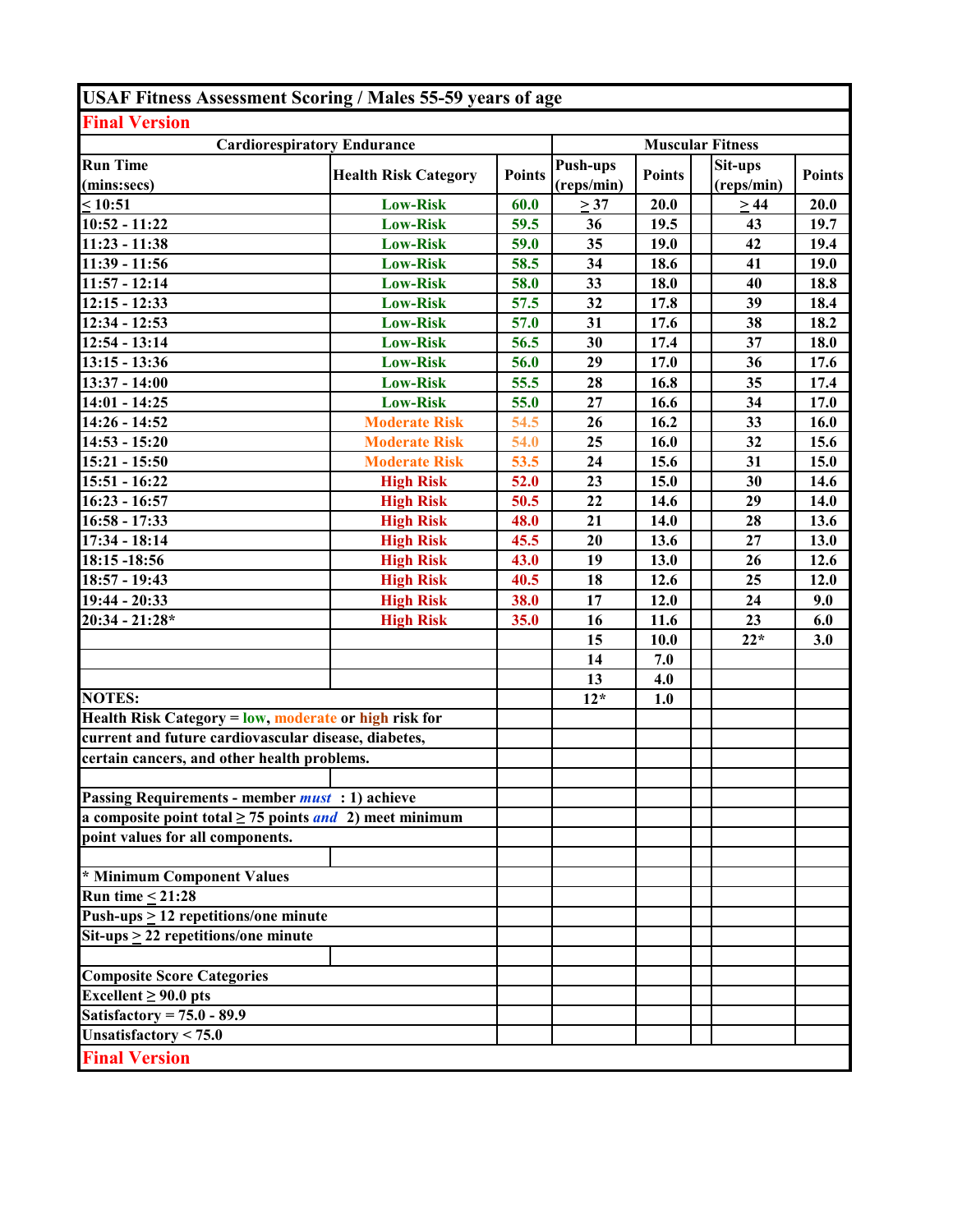| <b>USAF Fitness Assessment Scoring / Males 60 and over years of age</b> |                             |               |                         |               |                       |               |  |
|-------------------------------------------------------------------------|-----------------------------|---------------|-------------------------|---------------|-----------------------|---------------|--|
| <b>Final Version</b>                                                    |                             |               |                         |               |                       |               |  |
| <b>Cardiorespiratory Endurance</b>                                      |                             |               | <b>Muscular Fitness</b> |               |                       |               |  |
| <b>Run Time</b><br>(mins:secs)                                          | <b>Health Risk Category</b> | <b>Points</b> | Push-ups<br>(reps/min)  | <b>Points</b> | Sit-ups<br>(reps/min) | <b>Points</b> |  |
| < 11:22                                                                 | <b>Low-Risk</b>             | 60.0          | $\geq 30$               | 20.0          | $\geq 42$             | 20.0          |  |
| $11:23 - 11:56$                                                         | <b>Low-Risk</b>             | 59.5          | 29                      | 19.5          | 41                    | 19.7          |  |
| $11:57 - 12:14$                                                         | <b>Low-Risk</b>             | 59.0          | 28                      | 19.0          | 40                    | 19.4          |  |
| $12:15 - 12:33$                                                         | <b>Low-Risk</b>             | 58.5          | 27                      | 18.6          | 39                    | 19.0          |  |
| $\overline{12:}34 - 12:53$                                              | <b>Low-Risk</b>             | 58.0          | 26                      | 18.0          | 38                    | 18.8          |  |
| $12:54 - 13:14$                                                         | <b>Low-Risk</b>             | 57.5          | 25                      | 17.6          | 37                    | 18.4          |  |
| $13:15 - 13:36$                                                         | <b>Low-Risk</b>             | 57.0          | 24                      | 17.0          | 36                    | 18.2          |  |
| 13:37 - 14:00                                                           | <b>Low-Risk</b>             | 56.5          | 23                      | 16.0          | 35                    | 18.0          |  |
| $14:01 - 14:25$                                                         | <b>Low-Risk</b>             | 56.0          | 22                      | 15.0          | 34                    | 17.8          |  |
| 14:26 - 14:52                                                           | <b>Low-Risk</b>             | 55.5          | 21                      | 14.0          | 33                    | 17.6          |  |
| $14:53 - 15:20$                                                         | <b>Low-Risk</b>             | 55.0          | 20                      | 13.0          | 32                    | 17.2          |  |
| $15:21 - 15:50$                                                         | <b>Low-Risk</b>             | 54.5          | 19                      | 12.6          | 31                    | 17.0          |  |
| $15:51 - 16:22$                                                         | <b>Low-Risk</b>             | 54.0          | 18                      | 12.0          | 30                    | 16.0          |  |
| $16:23 - 16:57$                                                         | <b>Moderate Risk</b>        | 52.5          | 17                      | 11.6          | 29                    | 15.6          |  |
| 16:58 - 17:34                                                           | <b>Moderate Risk</b>        | 51.0          | 16                      | 11.0          | 28                    | 15.0          |  |
| 17:35 - 18:14                                                           | <b>Moderate Risk</b>        | 49.5          | 15                      | 10.6          | 27                    | 14.6          |  |
| $18:15 - 18:56$                                                         | <b>High Risk</b>            | 47.0          | 14                      | 10.0          | 26                    | 14.0          |  |
| 18:57 - 19:43                                                           | <b>High Risk</b>            | 44.5          | 13                      | 7.0           | 25                    | 13.6          |  |
| 19:44 - 20:33                                                           | <b>High Risk</b>            | 41.5          | 12                      | 4.0           | 24                    | 13.0          |  |
| $20:34 - 21:28$                                                         | <b>High Risk</b>            | 38.5          | $11*$                   | 1.0           | 23                    | 12.6          |  |
| $21:29 - 22:28*$                                                        | <b>High Risk</b>            | 35.0          |                         |               | 22                    | 12.0          |  |
|                                                                         |                             |               |                         |               | 21                    | 9.0           |  |
|                                                                         |                             |               |                         |               | 20                    | 6.0           |  |
|                                                                         |                             |               |                         |               | $19*$                 | 3.0           |  |
|                                                                         |                             |               |                         |               |                       |               |  |
| <b>NOTES:</b>                                                           |                             |               |                         |               |                       |               |  |
| Health Risk Category = low, moderate or high risk for                   |                             |               |                         |               |                       |               |  |
| current and future cardiovascular disease, diabetes,                    |                             |               |                         |               |                       |               |  |
| certain cancers, and other health problems.                             |                             |               |                         |               |                       |               |  |
| Passing Requirements - member <i>must</i> : 1) achieve                  |                             |               |                         |               |                       |               |  |
| a composite point total $\geq$ 75 points <i>and</i> 2) meet minimum     |                             |               |                         |               |                       |               |  |
| point values for all components.                                        |                             |               |                         |               |                       |               |  |
|                                                                         |                             |               |                         |               |                       |               |  |
| * Minimum Component Values                                              |                             |               |                         |               |                       |               |  |
| Run time $\leq$ 22:28                                                   |                             |               |                         |               |                       |               |  |
| Push-ups $\geq$ 11 repetitions/one minute                               |                             |               |                         |               |                       |               |  |
| $\overline{\text{Sit-ups}} \ge 19$ repetitions/one minute               |                             |               |                         |               |                       |               |  |
|                                                                         |                             |               |                         |               |                       |               |  |
| <b>Composite Score Categories</b>                                       |                             |               |                         |               |                       |               |  |
| Excellent $\geq 90.0$ pts                                               |                             |               |                         |               |                       |               |  |
| Satisfactory = $75.0 - 89.9$                                            |                             |               |                         |               |                       |               |  |
| Unsatisfactory < 75.0                                                   |                             |               |                         |               |                       |               |  |
| <b>Final Version</b>                                                    |                             |               |                         |               |                       |               |  |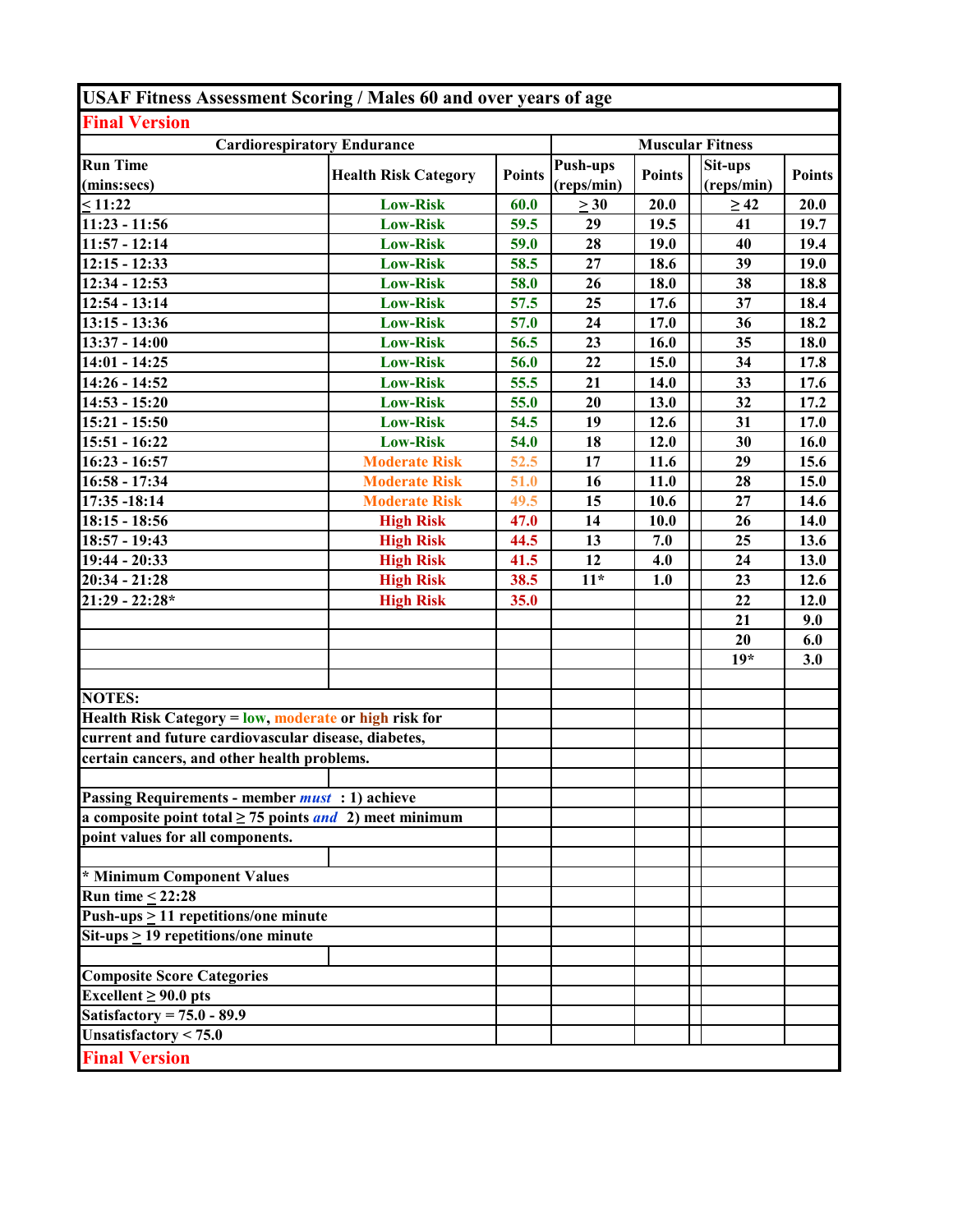| <b>USAF Fitness Assessment Scoring / Females &lt; 25 years of age</b> |                             |               |                 |                         |            |               |  |  |
|-----------------------------------------------------------------------|-----------------------------|---------------|-----------------|-------------------------|------------|---------------|--|--|
| <b>Final Version</b>                                                  |                             |               |                 |                         |            |               |  |  |
| <b>Cardiorespiratory Endurance</b>                                    |                             |               |                 | <b>Muscular Fitness</b> |            |               |  |  |
| <b>Run Time</b>                                                       |                             |               | <b>Push-ups</b> |                         | Sit-ups    |               |  |  |
| (mins:secs)                                                           | <b>Health Risk Category</b> | <b>Points</b> | (reps/min)      | <b>Points</b>           | (reps/min) | <b>Points</b> |  |  |
| < 10:23                                                               | <b>Low-Risk</b>             | 60.0          | $\geq$ 47       | 20.0                    | $\geq 54$  | 20.0          |  |  |
| $10:24 - 10:51$                                                       | <b>Low-Risk</b>             | 59.5          | 46              | 19.8                    | 53         | 19.7          |  |  |
| $10:52 - 11:06$                                                       | <b>Low-Risk</b>             | 59.0          | 45              | 19.6                    | 52         | 19.4          |  |  |
| $11:07 - 11:22$                                                       | <b>Low-Risk</b>             | 58.5          | 44              | 19.4                    | 51         | 19.0          |  |  |
| $11:23 - 11:38$                                                       | <b>Low-Risk</b>             | 58.0          | 43              | 19.2                    | 50         | 18.8          |  |  |
| 11:39 - 11:56                                                         | <b>Low-Risk</b>             | 57.5          | 42              | 19.0                    | 49         | 18.0          |  |  |
| $11:57 - 12:14$                                                       | <b>Low-Risk</b>             | 57.0          | 41              | 18.8                    | 48         | 17.8          |  |  |
| $12:15 - 12:33$                                                       | <b>Low-Risk</b>             | 56.5          | 40              | 18.6                    | 47         | 17.6          |  |  |
| $12:34 - 12:53$                                                       | <b>Low-Risk</b>             | 56.0          | 39              | 18.4                    | 46         | 17.2          |  |  |
| $12:54 - 13:14$                                                       | <b>Low-Risk</b>             | 55.5          | 38              | 18.2                    | 45         | 17.0          |  |  |
| $13:15 - 13:36$                                                       | <b>Low-Risk</b>             | 55.0          | 37              | 18.0                    | 44         | 16.0          |  |  |
| $13:37 - 14:00$                                                       | <b>Low-Risk</b>             | 54.5          | 36              | 17.8                    | 43         | 15.6          |  |  |
| $14:01 - 14:25$                                                       | <b>Low-Risk</b>             | 54.0          | 35              | 17.6                    | 42         | 15.0          |  |  |
| 14:26 - 14:52                                                         | <b>Low-Risk</b>             | 53.5          | 34              | 17.2                    | 41         | 14.0          |  |  |
| $14:53 - 15:20$                                                       | <b>Moderate Risk</b>        | 52.0          | 33              | 17.0                    | 40         | 13.6          |  |  |
| $15:21 - 15:50$                                                       | <b>Moderate Risk</b>        | 50.5          | 32              | 16.8                    | 39         | 13.0          |  |  |
| 15:51 - 16:22                                                         | <b>Moderate Risk</b>        | 49.0          | 31              | 16.6                    | 38         | 12.0          |  |  |
| $16:23 - 16:57$                                                       | <b>High Risk</b>            | 46.0          | 30              | 16.4                    | 37         | 9.0           |  |  |
| 16:58 - 17:34                                                         | <b>High Risk</b>            | 42.5          | 29              | 16.2                    | 36         | 6.0           |  |  |
| $17:35 - 18:14$                                                       | <b>High Risk</b>            | 39.0          | 28              | 16.0                    | $35*$      | 3.0           |  |  |
| 18:15 -18:56*                                                         | <b>High Risk</b>            | 35.0          | 27              | 15.0                    |            |               |  |  |
|                                                                       |                             |               | 26              | 14.6                    |            |               |  |  |
|                                                                       |                             |               | 25              | 14.4                    |            |               |  |  |
|                                                                       |                             |               | 24              | 14.0                    |            |               |  |  |
|                                                                       |                             |               | 23              | 13.0                    |            |               |  |  |
| <b>NOTES:</b>                                                         |                             |               | 22              | 12.6                    |            |               |  |  |
| Health Risk Category = low, moderate or high risk for                 |                             |               | 21              | 12.0                    |            |               |  |  |
| current and future cardiovascular disease, diabetes,                  |                             |               | 20              | 11.6                    |            |               |  |  |
| certain cancers, and other health problems.                           |                             |               | 19              | 11.0                    |            |               |  |  |
|                                                                       |                             |               | 18              | 10.0                    |            |               |  |  |
| Passing Requirements - member <i>must</i> : 1) achieve                |                             |               | 17              | 7.0                     |            |               |  |  |
| a composite point total $\geq$ 75 points <i>and</i> 2) meet minimum   |                             |               | 16              | 4.0                     |            |               |  |  |
| point values for all components.                                      |                             |               | $15*$           | 1.0                     |            |               |  |  |
|                                                                       |                             |               |                 |                         |            |               |  |  |
| * Minimum Component Values                                            |                             |               |                 |                         |            |               |  |  |
| Run time < $18:56$                                                    |                             |               |                 |                         |            |               |  |  |
| Push-ups $\geq$ 15 repetitions/one minute                             |                             |               |                 |                         |            |               |  |  |
| Sit-ups $\geq$ 35 repetitions/one minute                              |                             |               |                 |                         |            |               |  |  |
|                                                                       |                             |               |                 |                         |            |               |  |  |
| <b>Composite Score Categories</b>                                     |                             |               |                 |                         |            |               |  |  |
| Excellent $\geq 90.0$ pts                                             |                             |               |                 |                         |            |               |  |  |
| Satisfactory = $75.0 - 89.9$                                          |                             |               |                 |                         |            |               |  |  |
| Unsatisfactory $< 75.0$                                               |                             |               |                 |                         |            |               |  |  |
| <b>Final Version</b>                                                  |                             |               |                 |                         |            |               |  |  |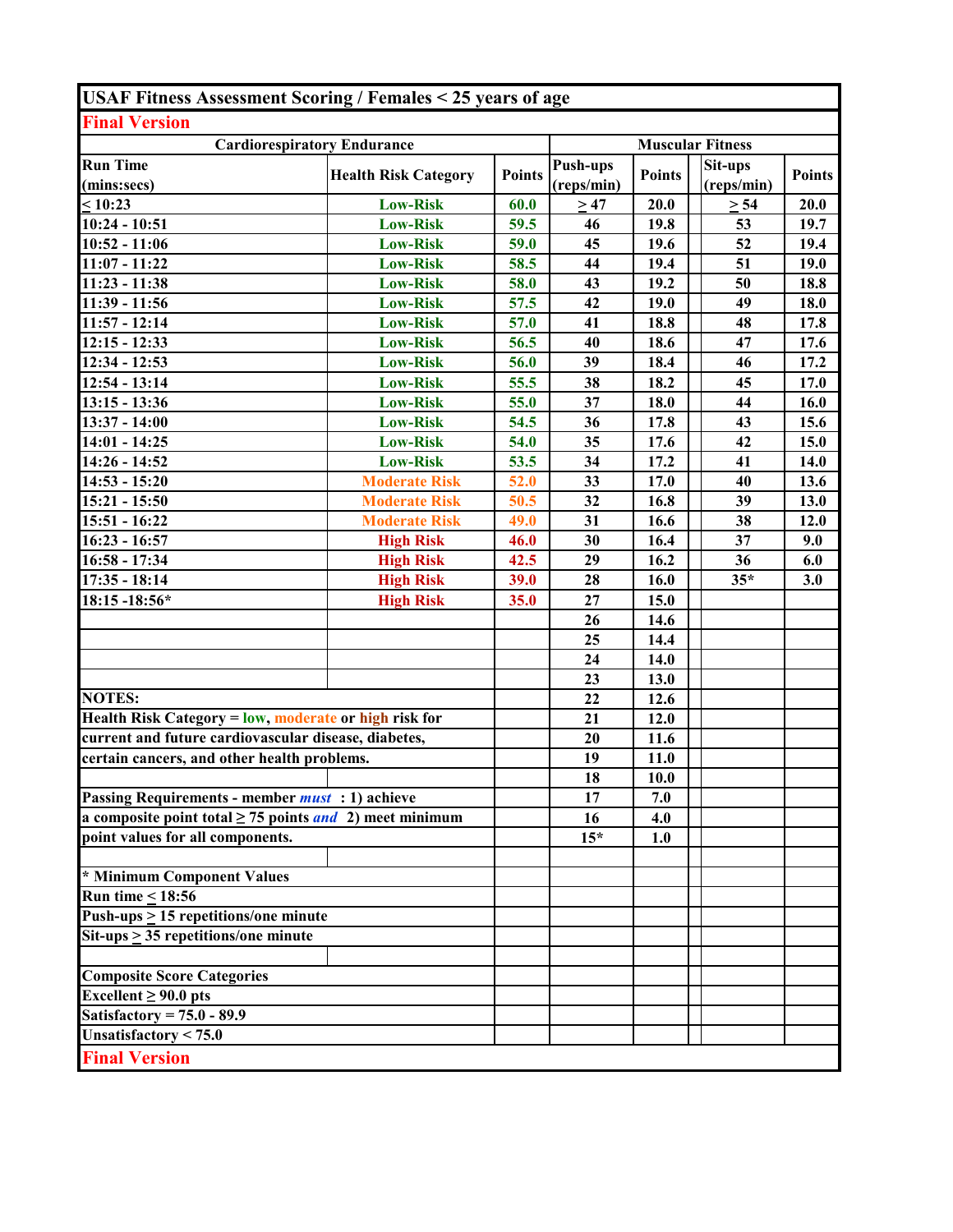| <b>USAF Fitness Assessment Scoring / Females 25-29 years of Age</b> |                             |               |                               |               |                         |               |
|---------------------------------------------------------------------|-----------------------------|---------------|-------------------------------|---------------|-------------------------|---------------|
| <b>Final Version</b>                                                |                             |               |                               |               |                         |               |
| <b>Cardiorespiratory Endurance</b>                                  |                             |               |                               |               | <b>Muscular Fitness</b> |               |
| <b>Run Time</b><br>(mins:secs)                                      | <b>Health Risk Category</b> | <b>Points</b> | <b>Push-ups</b><br>(reps/min) | <b>Points</b> | Sit-ups<br>(reps/min)   | <b>Points</b> |
| < 10:37                                                             | <b>Low-Risk</b>             | 60.0          | >47                           | 20.0          | $\geq 50$               | 20.0          |
| $10:38 - 11:06$                                                     | <b>Low-Risk</b>             | 59.5          | 46                            | 19.8          | 49                      | 19.5          |
| $11:07 - 11:22$                                                     | <b>Low-Risk</b>             | 59.0          | 45                            | 19.6          | 48                      | 19.0          |
| $11:23 - 11:38$                                                     | <b>Low-Risk</b>             | 58.5          | 44                            | 19.4          | 47                      | 18.8          |
| 11:39 - 11:56                                                       | <b>Low-Risk</b>             | 58.0          | 43                            | 19.2          | 46                      | 18.0          |
| $11:57 - 12:14$                                                     | <b>Low-Risk</b>             | 57.5          | 42                            | 19.0          | 45                      | 17.8          |
| $12:15 - 12:33$                                                     | <b>Low-Risk</b>             | 57.0          | 41                            | 18.8          | 44                      | 17.2          |
| $12:34 - 12:53$                                                     | <b>Low-Risk</b>             | 56.5          | 40                            | 18.6          | 43                      | 17.0          |
| $12:54 - 13:14$                                                     | <b>Low-Risk</b>             | 56.0          | 39                            | 18.4          | 42                      | 16.0          |
| $13:15 - 13:36$                                                     | <b>Low-Risk</b>             | 55.5          | 38                            | 18.2          | 41                      | 15.6          |
| 13:37 - 14:00                                                       | <b>Low-Risk</b>             | 55.0          | 37                            | 18.0          | 40                      | 15.0          |
| $14:01 - 14:25$                                                     | <b>Low-Risk</b>             | 54.5          | 36                            | 17.8          | 39                      | 14.6          |
| 14:26 - 14:52                                                       | <b>Low-Risk</b>             | 54.0          | 35                            | 17.6          | 38                      | 14.0          |
| $14:53 - 15:20$                                                     | <b>Moderate Risk</b>        | 53.5          | 34                            | 17.2          | 37                      | 13.6          |
| $15:21 - 15:50$                                                     | <b>Moderate Risk</b>        | 52.0          | 33                            | 17.0          | 36                      | 13.0          |
| 15:51 - 16:22                                                       | <b>Moderate Risk</b>        | 50.5          | 32                            | 16.8          | 35                      | 12.6          |
| $16:23 - 16:57$                                                     | <b>High Risk</b>            | 49.0          | 31                            | 16.6          | 34                      | 12.0          |
| $16:58 - 17:33$                                                     | <b>High Risk</b>            | 45.5          | 30                            | 16.4          | 33                      | 9.0           |
| 17:34 - 18:14                                                       | <b>High Risk</b>            | 42.0          | 29                            | 16.2          | 32                      | 6.0           |
| 18:15 - 18:56                                                       | <b>High Risk</b>            | 38.5          | 28                            | 16.0          | $31*$                   | 3.0           |
| 18:57 - 19:43*                                                      | <b>High Risk</b>            | 35.0          | 27                            | 15.0          |                         |               |
|                                                                     |                             |               | 26                            | 14.6          |                         |               |
|                                                                     |                             |               | 25                            | 14.4          |                         |               |
|                                                                     |                             |               | 24                            | 14.0          |                         |               |
|                                                                     |                             |               | 23                            | 13.0          |                         |               |
| <b>NOTES:</b>                                                       |                             |               | 22                            | 12.6          |                         |               |
| Health Risk Category = low, moderate or high risk for               |                             |               | 21                            | 12.0          |                         |               |
| current and future cardiovascular disease, diabetes,                |                             |               | 20                            | 11.6          |                         |               |
| certain cancers, and other health problems.                         |                             |               | 19                            | 11.0          |                         |               |
|                                                                     |                             |               | 18                            | 10.6          |                         |               |
| <b>Passing Requirements - member <i>must</i></b> : 1) achieve       |                             |               | 17                            | <b>10.0</b>   |                         |               |
| a composite point total $\geq$ 75 points <i>and</i> 2) meet minimum |                             |               | 16                            | 7.0           |                         |               |
| point values for all components.                                    |                             |               | 15                            | 4.0           |                         |               |
|                                                                     |                             |               | $14*$                         | 1.0           |                         |               |
| * Minimum Component Values                                          |                             |               |                               |               |                         |               |
| <b>Run time &lt; 19:43</b>                                          |                             |               |                               |               |                         |               |
| Push-ups > 14 repetitions/one minute                                |                             |               |                               |               |                         |               |
| $Sit-ups > 31 repetitions/one minute$                               |                             |               |                               |               |                         |               |
|                                                                     |                             |               |                               |               |                         |               |
| <b>Composite Score Categories</b>                                   |                             |               |                               |               |                         |               |
| Excellent $\geq 90.0$ pts                                           |                             |               |                               |               |                         |               |
| Satisfactory = $75.0 - 89.9$                                        |                             |               |                               |               |                         |               |
| Unsatisfactory < $75.0$                                             |                             |               |                               |               |                         |               |
| <b>Final Version</b>                                                |                             |               |                               |               |                         |               |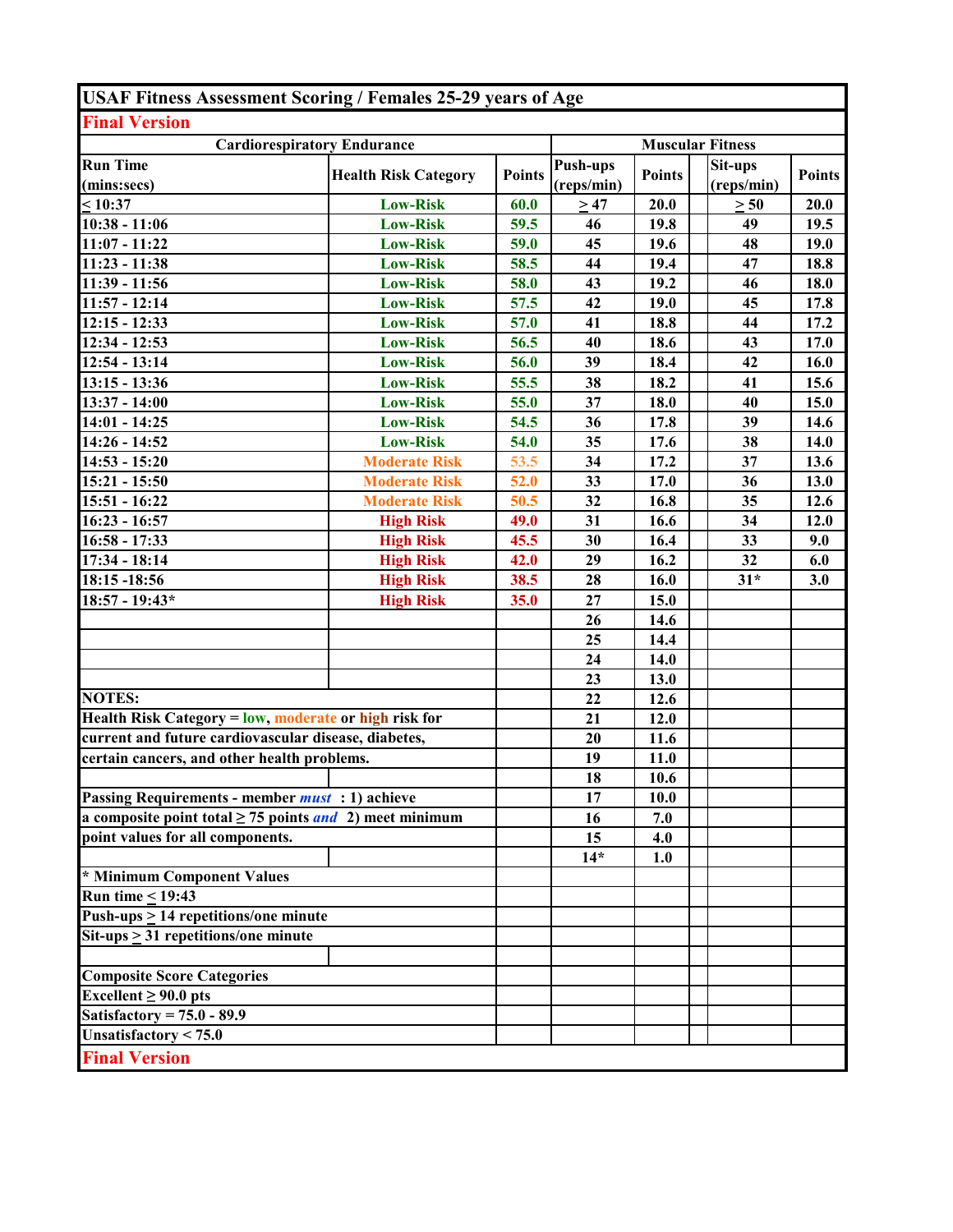| <b>USAF Fitness Assessment Scoring / Females 30-34 years of age</b> |                             |               |                         |               |            |               |  |
|---------------------------------------------------------------------|-----------------------------|---------------|-------------------------|---------------|------------|---------------|--|
| <b>Final Version</b>                                                |                             |               |                         |               |            |               |  |
| <b>Cardiorespiratory Endurance</b>                                  |                             |               | <b>Muscular Fitness</b> |               |            |               |  |
| <b>Run Time</b>                                                     | <b>Health Risk Category</b> | <b>Points</b> | Push-ups                | <b>Points</b> | Sit-ups    | <b>Points</b> |  |
| (mins:secs)                                                         |                             |               | (reps/min)              |               | (reps/min) |               |  |
| $\leq 10:51$                                                        | <b>Low-Risk</b>             | 60.0          | $\geq 46$               | 20.0          | $>45$      | 20.0          |  |
| 10:52-11:22                                                         | <b>Low-Risk</b>             | 59.5          | 45                      | 19.9          | 44         | 19.7          |  |
| $11:23 - 11:38$                                                     | <b>Low-Risk</b>             | 59.0          | 44                      | 19.8          | 43         | 19.4          |  |
| 11:39 - 11:56                                                       | <b>Low-Risk</b>             | 58.5          | 43                      | 19.6          | 42         | 19.0          |  |
| $11:57 - 12:14$                                                     | <b>Low-Risk</b>             | 58.0          | 42                      | 19.4          | 41         | 18.8          |  |
| $12:15 - 12:33$                                                     | <b>Low-Risk</b>             | 57.5          | 41                      | 19.2          | 40         | 18.0          |  |
| $12:34 - 12:53$                                                     | <b>Low-Risk</b>             | 57.0          | 40                      | 19.0          | 39         | 17.6          |  |
| $12:54 - 13:14$                                                     | <b>Low-Risk</b>             | 56.5          | 39                      | 18.8          | 38         | 17.0          |  |
| $13:15 - 13:36$                                                     | <b>Low-Risk</b>             | 56.0          | 38                      | 18.7          | 37         | 16.6          |  |
| 13:37 - 14:00                                                       | <b>Low-Risk</b>             | 55.5          | 37                      | 18.6          | 36         | 16.4          |  |
| $14:01 - 14:25$                                                     | <b>Low-Risk</b>             | 55.0          | 36                      | 18.4          | 35         | 16.0          |  |
| 14:26 - 14:52                                                       | <b>Low-Risk</b>             | 54.5          | 35                      | 18.2          | 34         | 15.6          |  |
| $14:53 - 15:20$                                                     | <b>Low-Risk</b>             | 54.0          | 34                      | 18.1          | 33         | 15.0          |  |
| 15:21 - 15:50                                                       | <b>Moderate Risk</b>        | 52.5          | 33                      | 18.0          | 32         | 14.0          |  |
| 15:51 - 16:22                                                       | <b>Moderate Risk</b>        | 51.0          | 32                      | 17.9          | 31         | 13.6          |  |
| 16:23 -16:57                                                        | <b>Moderate Risk</b>        | 49.5          | 31                      | 17.8          | 30         | 13.0          |  |
| $16:58 - 17:34$                                                     | <b>High Risk</b>            | 47.0          | 30                      | 17.6          | 29         | 12.0          |  |
| 17:35 - 18:14                                                       | <b>High Risk</b>            | 44.5          | 29                      | 17.4          | 28         | 9.0           |  |
| $18:15 - 18:56$                                                     | <b>High Risk</b>            | 42.0          | 28                      | 17.3          | 27         | 6.0           |  |
| 18:57 - 19:43                                                       | <b>High Risk</b>            | 38.5          | 27                      | 17.2          | $26*$      | 3.0           |  |
| 19:44 - 20:33*                                                      | <b>High Risk</b>            | 35.0          | 26                      | 17.0          |            |               |  |
|                                                                     |                             |               | 25                      | 16.6          |            |               |  |
|                                                                     |                             |               | 24                      | 16.4          |            |               |  |
|                                                                     |                             |               | 23                      | 16.0          |            |               |  |
|                                                                     |                             |               | 22                      | 15.8          |            |               |  |
| <b>NOTES:</b>                                                       |                             |               | 21                      | 15.6          |            |               |  |
| Health Risk Category = low, moderate or high risk for               |                             |               | 20                      | 15.2          |            |               |  |
| current and future cardiovascular disease, diabetes,                |                             |               | 19                      | 15.0          |            |               |  |
| certain cancers, and other health problems.                         |                             |               | 18                      | 14.0          |            |               |  |
|                                                                     |                             |               | 17                      | 13.6          |            |               |  |
| Passing Requirements - member <i>must</i> : 1) achieve              |                             |               | 16                      | 13.0          |            |               |  |
| a composite point total $\geq$ 75 points and 2) meet minimum        |                             |               | 15                      | 12.0          |            |               |  |
| point values for all components.                                    |                             |               | 14                      | 10.0          |            |               |  |
|                                                                     |                             |               | 13                      | 7.0           |            |               |  |
| * Minimum Component Values                                          |                             |               | 12                      | 4.0           |            |               |  |
| Run time $\leq 20:33$                                               |                             |               | $11*$                   | 1.0           |            |               |  |
| Push-ups $\geq$ 11 repetitions/one minute                           |                             |               |                         |               |            |               |  |
| $\overline{\text{Sit-ups}} \ge 26$ repetitions/one minute           |                             |               |                         |               |            |               |  |
|                                                                     |                             |               |                         |               |            |               |  |
| <b>Composite Score Categories</b>                                   |                             |               |                         |               |            |               |  |
| Excellent $\geq 90.0$ pts                                           |                             |               |                         |               |            |               |  |
| Satisfactory = $75.0 - 89.9$                                        |                             |               |                         |               |            |               |  |
| Unsatisfactory $< 75.0$                                             |                             |               |                         |               |            |               |  |
| <b>Final Version</b>                                                |                             |               |                         |               |            |               |  |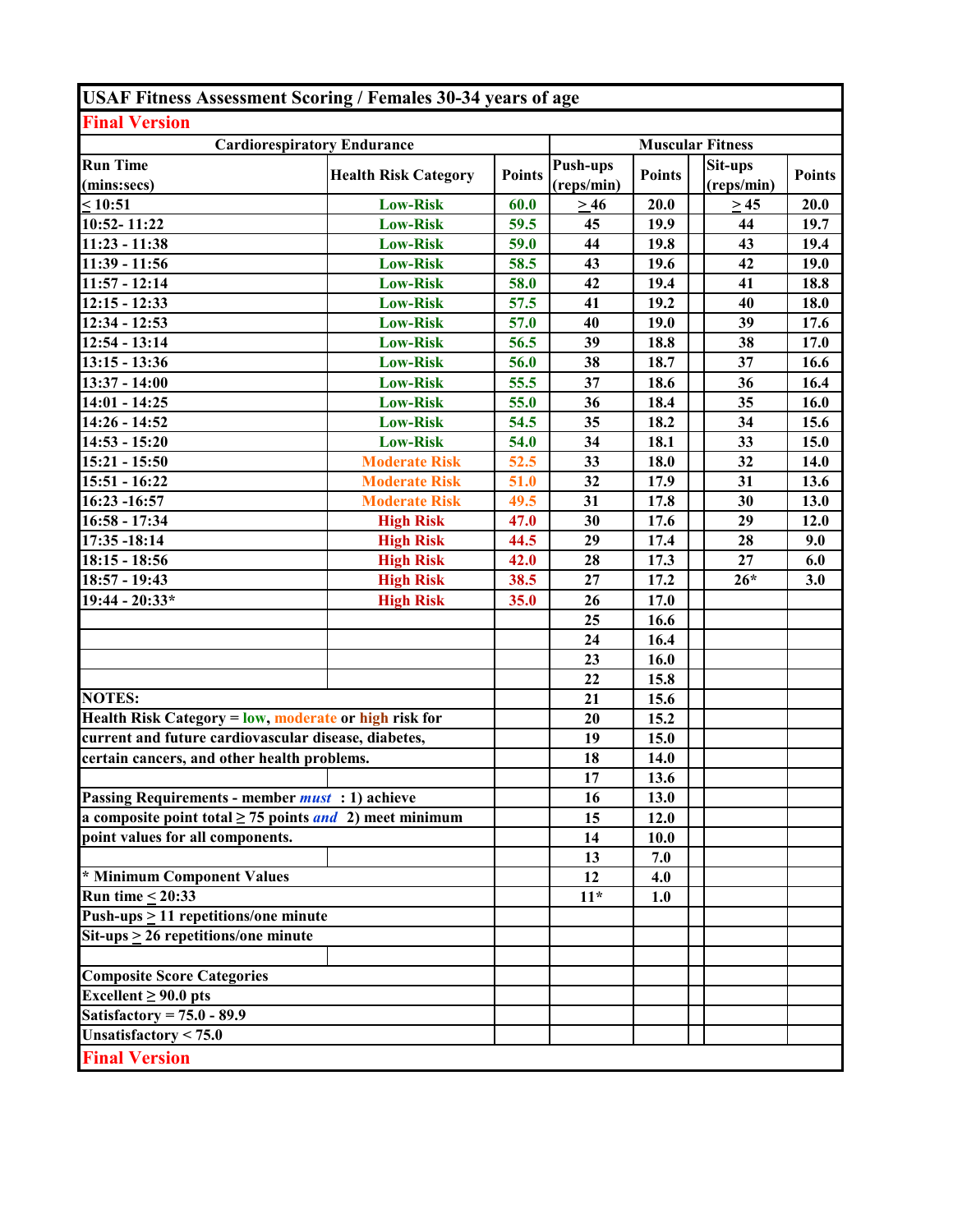| <b>USAF Fitness Assessment Scoring / Females 35-39 years of age</b> |                             |               |                         |               |                       |               |  |
|---------------------------------------------------------------------|-----------------------------|---------------|-------------------------|---------------|-----------------------|---------------|--|
| <b>Final Version</b>                                                |                             |               |                         |               |                       |               |  |
| <b>Cardiorespiratory Endurance</b>                                  |                             |               | <b>Muscular Fitness</b> |               |                       |               |  |
| <b>Run Time</b><br>(mins:secs)                                      | <b>Health Risk Category</b> | <b>Points</b> | Push-ups<br>(reps/min)  | <b>Points</b> | Sit-ups<br>(reps/min) | <b>Points</b> |  |
| < 11:06                                                             | <b>Low-Risk</b>             | 60.0          | >42                     | 20.0          | > 43                  | 20.0          |  |
| $11:07 - 11:38$                                                     | <b>Low-Risk</b>             | 59.5          | 41                      | 19.7          | 42                    | 19.7          |  |
| 11:39 - 11:56                                                       | <b>Low-Risk</b>             | 59.0          | 40                      | 19.4          | 41                    | 19.4          |  |
| $11:57 - 12:14$                                                     | <b>Low-Risk</b>             | 58.5          | 39                      | 19.0          | 40                    | 19.0          |  |
| $12:15 - 12:33$                                                     | <b>Low-Risk</b>             | 58.0          | 38                      | 18.8          | 39                    | 18.8          |  |
| 12:34 - 12:53                                                       | <b>Low-Risk</b>             | 57.5          | 37                      | 18.7          | 38                    | 18.0          |  |
| $12:54 - 13:14$                                                     | <b>Low-Risk</b>             | 57.0          | 36                      | 18.6          | 37                    | 17.6          |  |
| $13:15 - 13:36$                                                     | <b>Low-Risk</b>             | 56.5          | 35                      | 18.4          | 36                    | 17.0          |  |
| $\overline{13:}37 - 14:00$                                          | <b>Low-Risk</b>             | 56.0          | 34                      | 18.2          | 35                    | 16.6          |  |
| $14:01 - 14:25$                                                     | <b>Low-Risk</b>             | 55.5          | 33                      | 18.1          | 34                    | 16.4          |  |
| 14:26 - 14:52                                                       | <b>Low-Risk</b>             | 55.0          | 32                      | <b>18.0</b>   | 33                    | 16.0          |  |
| $14:53 - 15:20$                                                     | <b>Low-Risk</b>             | 54.5          | 31                      | 17.9          | 32                    | 15.6          |  |
| 15:21 - 15:50                                                       | <b>Moderate Risk</b>        | 54.0          | 30                      | 17.8          | 31                    | 15.0          |  |
| $15:51 - 16:22$                                                     | <b>Moderate Risk</b>        | 52.5          | 29                      | 17.6          | 30                    | 14.0          |  |
| $16:23 - 16:57$                                                     | <b>Moderate Risk</b>        | 51.0          | 28                      | 17.4          | 29                    | 13.6          |  |
| $16:58 - 17:33$                                                     | <b>High Risk</b>            | 49.5          | 27                      | 17.3          | 28                    | 13.0          |  |
| 17:34 - 18:14                                                       | <b>High Risk</b>            | 47.0          | 26                      | 17.2          | 27                    | 12.0          |  |
| 18:15 -18:56                                                        | <b>High Risk</b>            | 44.0          | 25                      | 17.0          | 26                    | 9.0           |  |
| 18:57 - 19:43                                                       | <b>High Risk</b>            | 41.0          | 24                      | 16.6          | 25                    | 6.0           |  |
| 19:44 - 20:33                                                       | <b>High Risk</b>            | 38.0          | 23                      | 16.4          | $24*$                 | 3.0           |  |
| $20:34 - 21:28*$                                                    | <b>High Risk</b>            | 35.0          | 22                      | 16.0          |                       |               |  |
|                                                                     |                             |               | 21                      | 15.8          |                       |               |  |
|                                                                     |                             |               | 20                      | 15.6          |                       |               |  |
|                                                                     |                             |               | 19                      | 15.2          |                       |               |  |
|                                                                     |                             |               | 18                      | 15.0          |                       |               |  |
| <b>NOTES:</b>                                                       |                             |               | 17                      | 14.0          |                       |               |  |
| Health Risk Category = low, moderate or high risk for               |                             |               | 16                      | 13.6          |                       |               |  |
| current and future cardiovascular disease, diabetes,                |                             |               | 15                      | 13.0          |                       |               |  |
| certain cancers, and other health problems.                         |                             |               | 14                      | 12.0          |                       |               |  |
|                                                                     |                             |               | 13                      | 10.0          |                       |               |  |
| Passing Requirements - member <i>must</i> : 1) achieve              |                             |               | 12                      | 7.0           |                       |               |  |
| a composite point total $\geq$ 75 points <i>and</i> 2) meet minimum |                             |               | 11                      | 4.0           |                       |               |  |
| point values for all components.                                    |                             |               | $10*$                   | 1.0           |                       |               |  |
| * Minimum Component Values                                          |                             |               |                         |               |                       |               |  |
| Run time $\leq 21:28$                                               |                             |               |                         |               |                       |               |  |
| Push-ups $\geq 10$ repetitions/one minute                           |                             |               |                         |               |                       |               |  |
| $Sit-ups > 24$ repetitions/one minute                               |                             |               |                         |               |                       |               |  |
| <b>Composite Score Categories</b>                                   |                             |               |                         |               |                       |               |  |
| Excellent $\geq 90.0$ pts                                           |                             |               |                         |               |                       |               |  |
| Satisfactory = $75.0 - 89.9$                                        |                             |               |                         |               |                       |               |  |
| Unsatisfactory < 75.0                                               |                             |               |                         |               |                       |               |  |
| <b>Final Version</b>                                                |                             |               |                         |               |                       |               |  |
|                                                                     |                             |               |                         |               |                       |               |  |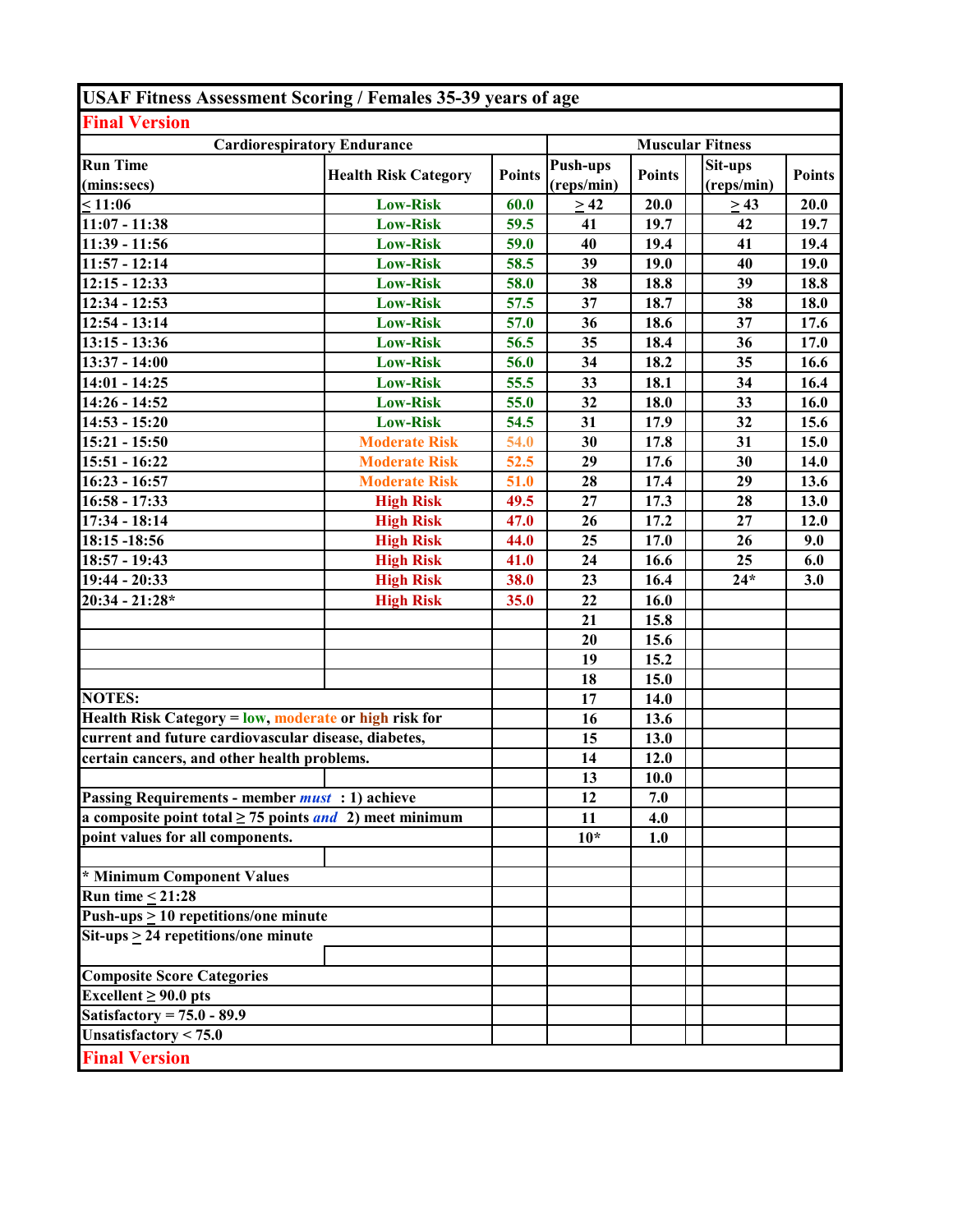| <b>USAF Fitness Assessment Scoring / Females 40-44 years of age</b> |                             |               |                        |               |                         |               |
|---------------------------------------------------------------------|-----------------------------|---------------|------------------------|---------------|-------------------------|---------------|
| <b>Final Version</b>                                                |                             |               |                        |               |                         |               |
| <b>Cardiorespiratory Endurance</b>                                  |                             |               |                        |               | <b>Muscular Fitness</b> |               |
| <b>Run Time</b><br>(mins:secs)                                      | <b>Health Risk Category</b> | <b>Points</b> | Push-ups<br>(reps/min) | <b>Points</b> | Sit-ups<br>(reps/min)   | <b>Points</b> |
| $\leq 11:22$                                                        | <b>Low-Risk</b>             | 60.0          | $\geq$ 38              | 20.0          | >41                     | 20.0          |
| $11:23 - 11:56$                                                     | <b>Low-Risk</b>             | 59.5          | 37                     | 19.8          | 40                      | 19.7          |
| $11:57 - 12:14$                                                     | <b>Low-Risk</b>             | 59.0          | 36                     | 19.6          | 39                      | 19.4          |
| $12:15 - 12:33$                                                     | <b>Low-Risk</b>             | 58.5          | 35                     | 19.4          | 38                      | 19.0          |
| 12:34 - 12:53                                                       | <b>Low-Risk</b>             | 58.0          | 34                     | 19.2          | 37                      | 18.8          |
| $12:54 - 13:14$                                                     | <b>Low-Risk</b>             | 57.5          | 33                     | 19.0          | 36                      | 18.4          |
| $13:15 - 13:36$                                                     | <b>Low-Risk</b>             | 57.0          | 32                     | 18.8          | 35                      | 18.2          |
| 13:37 - 14:00                                                       | <b>Low-Risk</b>             | 56.5          | 31                     | 18.6          | 34                      | 18.0          |
| $14:01 - 14:25$                                                     | <b>Low-Risk</b>             | 56.0          | 30                     | 18.4          | 33                      | 17.6          |
| 14:26 - 14:52                                                       | <b>Low-Risk</b>             | 55.5          | 29                     | 18.2          | 32                      | 17.0          |
| $14:53 - 15:20$                                                     | <b>Low-Risk</b>             | 55.0          | 28                     | 18.0          | 31                      | 16.6          |
| 15:21 - 15:50                                                       | <b>Low-Risk</b>             | 54.5          | 27                     | 17.8          | 30                      | 16.4          |
| $15:51 - 16:22$                                                     | <b>Low-Risk</b>             | 54.0          | 26                     | 17.6          | 29                      | 16.0          |
| $16:23 - 16:57$                                                     | <b>Moderate Risk</b>        | 53.5          | 25                     | 17.2          | 28                      | 15.0          |
| $16:58 - 17:33$                                                     | <b>Moderate Risk</b>        | 52.0          | 24                     | 17.1          | 27                      | <b>14.0</b>   |
| $17:34 - 18:14$                                                     | <b>Moderate Risk</b>        | 50.5          | 23                     | 17.0          | 26                      | 13.6          |
| 18:15 -18:56                                                        | <b>High Risk</b>            | 48.0          | 22                     | 16.8          | 25                      | 12.8          |
| 18:57 - 19:43                                                       | <b>High Risk</b>            | 45.5          | 21                     | 16.6          | 24                      | 12.0          |
| 19:44 - 20:33                                                       | <b>High Risk</b>            | 42.0          | 20                     | 16.4          | 23                      | 9.0           |
| $20:34 - 21:28$                                                     | <b>High Risk</b>            | 38.5          | 19                     | 16.2          | 22                      | 6.0           |
| $21:29 - 22:28*$                                                    | <b>High Risk</b>            | 35.0          | 18                     | 16.0          | $21*$                   | 3.0           |
|                                                                     |                             |               | 17                     | 15.6          |                         |               |
|                                                                     |                             |               | 16                     | 15.0          |                         |               |
|                                                                     |                             |               | 15                     | 14.0          |                         |               |
|                                                                     |                             |               | 14                     | 13.0          |                         |               |
| <b>NOTES:</b>                                                       |                             |               | 13                     | 12.0          |                         |               |
| Health Risk Category = low, moderate or high risk for               |                             |               | 12                     | 11.0          |                         |               |
| current and future cardiovascular disease, diabetes,                |                             |               | 11                     | 10.0          |                         |               |
| certain cancers, and other health problems.                         |                             |               | 10                     | 7.0           |                         |               |
|                                                                     |                             |               | $\boldsymbol{9}$       | 4.0           |                         |               |
| Passing Requirements - member <i>must</i> : 1) achieve              |                             |               | $8*$                   | 1.0           |                         |               |
| a composite point total $\geq$ 75 points <i>and</i> 2) meet minimum |                             |               |                        |               |                         |               |
| point values for all components.                                    |                             |               |                        |               |                         |               |
| * Minimum Component Values                                          |                             |               |                        |               |                         |               |
| Run time $\leq$ 22:28                                               |                             |               |                        |               |                         |               |
| Push-ups $\geq 8$ repetitions/one minute                            |                             |               |                        |               |                         |               |
| $\overline{\text{Sit-ups}} \ge 21$ repetitions/one minute           |                             |               |                        |               |                         |               |
|                                                                     |                             |               |                        |               |                         |               |
| <b>Composite Score Categories</b>                                   |                             |               |                        |               |                         |               |
| Excellent $\geq 90.0$ pts                                           |                             |               |                        |               |                         |               |
| Satisfactory = $75.0 - 89.9$                                        |                             |               |                        |               |                         |               |
| Unsatisfactory $< 75.0$                                             |                             |               |                        |               |                         |               |
| <b>Final Version</b>                                                |                             |               |                        |               |                         |               |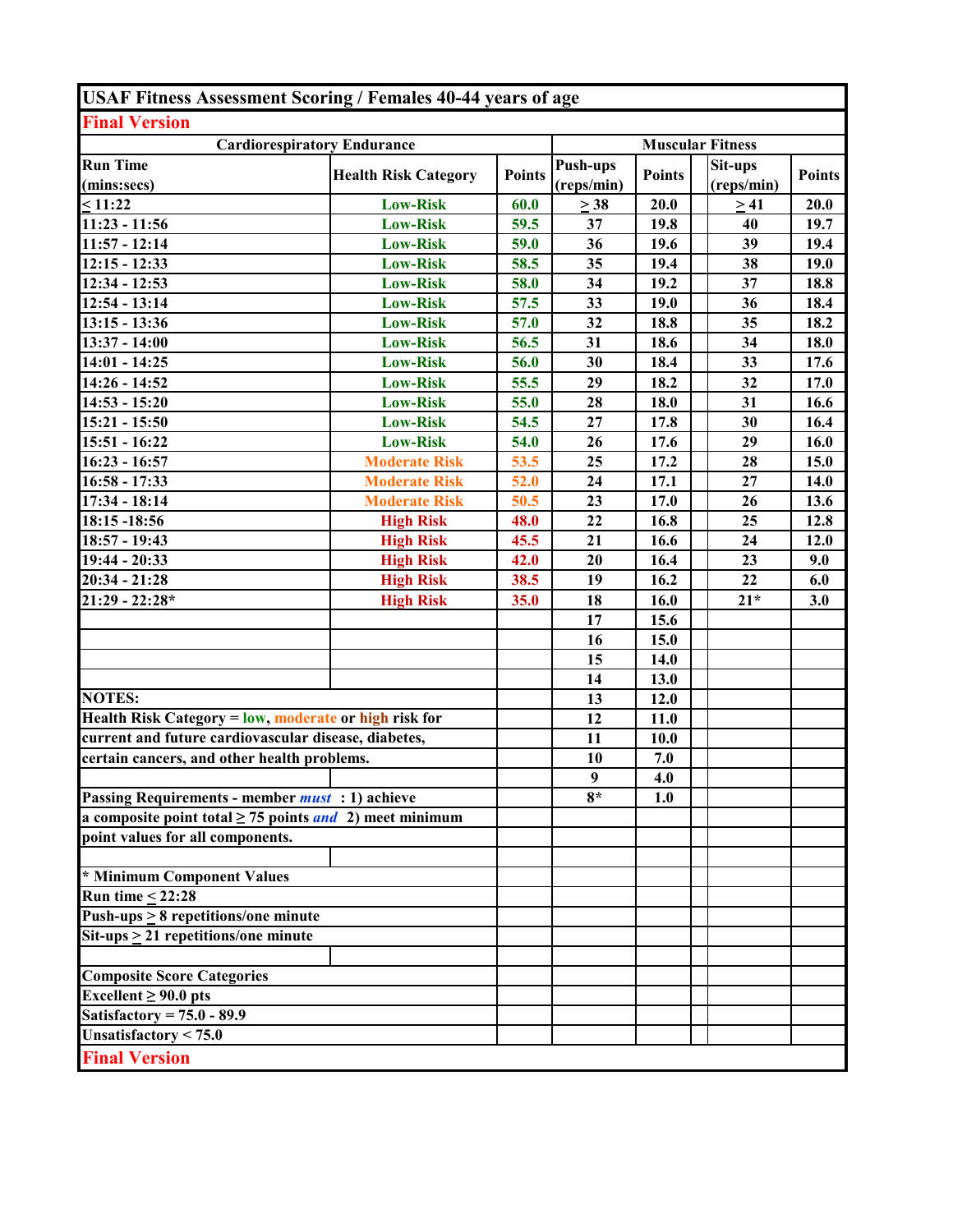| <b>USAF Fitness Assessment Scoring / Females 45-49 years of age</b> |                             |               |                  |               |                         |               |
|---------------------------------------------------------------------|-----------------------------|---------------|------------------|---------------|-------------------------|---------------|
| <b>Final Version</b>                                                |                             |               |                  |               |                         |               |
| <b>Cardiorespiratory Endurance</b>                                  |                             |               |                  |               | <b>Muscular Fitness</b> |               |
| <b>Run Time</b>                                                     |                             | <b>Points</b> | <b>Push-ups</b>  | <b>Points</b> | Sit-ups                 | <b>Points</b> |
| (mins:secs)                                                         | <b>Health Risk Category</b> |               | (reps/min)       |               | (reps/min)              |               |
| $\leq 11:38$                                                        | <b>Low-Risk</b>             | 60.0          | $\geq$ 37        | 20.0          | $\geq$ 35               | 20.0          |
| 11:39 - 12:14                                                       | <b>Low-Risk</b>             | 59.5          | 36               | 19.8          | 34                      | 19.7          |
| $12:15 - 12:33$                                                     | <b>Low-Risk</b>             | 59.0          | 35               | 19.6          | 33                      | 19.4          |
| $12:34 - 12:53$                                                     | <b>Low-Risk</b>             | 58.5          | 34               | 19.4          | 32                      | 19.0          |
| $12:54 - 13:14$                                                     | <b>Low-Risk</b>             | 58.0          | 33               | 19.2          | 31                      | 18.8          |
| $13:15 - 13:36$                                                     | <b>Low-Risk</b>             | 57.5          | 32               | 19.0          | 30                      | 18.4          |
| 13:37 - 14:00                                                       | <b>Low-Risk</b>             | 57.0          | 31               | 18.8          | 29                      | 18.2          |
| $14:01 - 14:25$                                                     | <b>Low-Risk</b>             | 56.5          | 30               | 18.6          | 28                      | 18.0          |
| 14:26 - 14:52                                                       | <b>Low-Risk</b>             | 56.0          | 29               | 18.4          | 27                      | 17.6          |
| $14:53 - 15:20$                                                     | <b>Low-Risk</b>             | 55.5          | 28               | 18.2          | 26                      | 17.0          |
| 15:21 - 15:50                                                       | <b>Low-Risk</b>             | 55.0          | 27               | 18.0          | 25                      | 16.6          |
| 15:51 - 16:22                                                       | <b>Low-Risk</b>             | 54.5          | 26               | 17.8          | 24                      | 16.4          |
| $16:23 - 16:57$                                                     | <b>Moderate Risk</b>        | 54.0          | 25               | 17.6          | 23                      | 16.0          |
| $16:58 - 17:33$                                                     | <b>Moderate Risk</b>        | 53.5          | 24               | 17.2          | 22                      | 12.0          |
| $17:34 - 18:14$                                                     | <b>Moderate Risk</b>        | 52.0          | 23               | 17.1          | 21                      | 9.0           |
| 18:15 - 18:56                                                       | <b>High Risk</b>            | 50.5          | 22               | 17.0          | 20                      | 6.0           |
| 18:57 - 19:43                                                       | <b>High Risk</b>            | 48.0          | 21               | 16.8          | $19*$                   | 3.0           |
| $19:44 - 20:33$                                                     | <b>High Risk</b>            | 45.0          | 20               | 16.6          |                         |               |
| $20:34 - 21:28$                                                     | <b>High Risk</b>            | 42.0          | 19               | 16.4          |                         |               |
| $21:29 - 22:28$                                                     | <b>High Risk</b>            | 38.5          | 18               | 16.2          |                         |               |
| $22:29 - 23:34*$                                                    | <b>High Risk</b>            | 35.0          | 17               | 16.0          |                         |               |
|                                                                     |                             |               | 16               | 15.6          |                         |               |
|                                                                     |                             |               | 15               | 15.0          |                         |               |
|                                                                     |                             |               | 14               | <b>14.0</b>   |                         |               |
|                                                                     |                             |               | 13               | 13.0          |                         |               |
| <b>NOTES:</b>                                                       |                             |               | 12               | 12.0          |                         |               |
| Health Risk Category = low, moderate or high risk for               |                             |               | 11               | 11.0          |                         |               |
| current and future cardiovascular disease, diabetes,                |                             |               | 10               | 10.0          |                         |               |
| certain cancers, and other health problems.                         |                             |               | $\boldsymbol{9}$ | 7.0           |                         |               |
|                                                                     |                             |               | 8                | 4.0           |                         |               |
| Passing Requirements - member <i>must</i> : 1) achieve              |                             |               | $7*$             | 1.0           |                         |               |
| a composite point total $\geq$ 75 points and 2) meet minimum        |                             |               |                  |               |                         |               |
| point values for all components.                                    |                             |               |                  |               |                         |               |
|                                                                     |                             |               |                  |               |                         |               |
| * Minimum Component Values                                          |                             |               |                  |               |                         |               |
| Run time $\leq$ 23:34                                               |                             |               |                  |               |                         |               |
| Push-ups $\geq$ 7 repetitions/one minute                            |                             |               |                  |               |                         |               |
| $\overline{\text{Sit-ups}} \ge 19$ repetitions/one minute           |                             |               |                  |               |                         |               |
|                                                                     |                             |               |                  |               |                         |               |
| <b>Composite Score Categories</b>                                   |                             |               |                  |               |                         |               |
| Excellent $\geq 90.0$ pts                                           |                             |               |                  |               |                         |               |
| Satisfactory = $75.0 - 89.9$                                        |                             |               |                  |               |                         |               |
| Unsatisfactory < $75.0$                                             |                             |               |                  |               |                         |               |
| <b>Final Version</b>                                                |                             |               |                  |               |                         |               |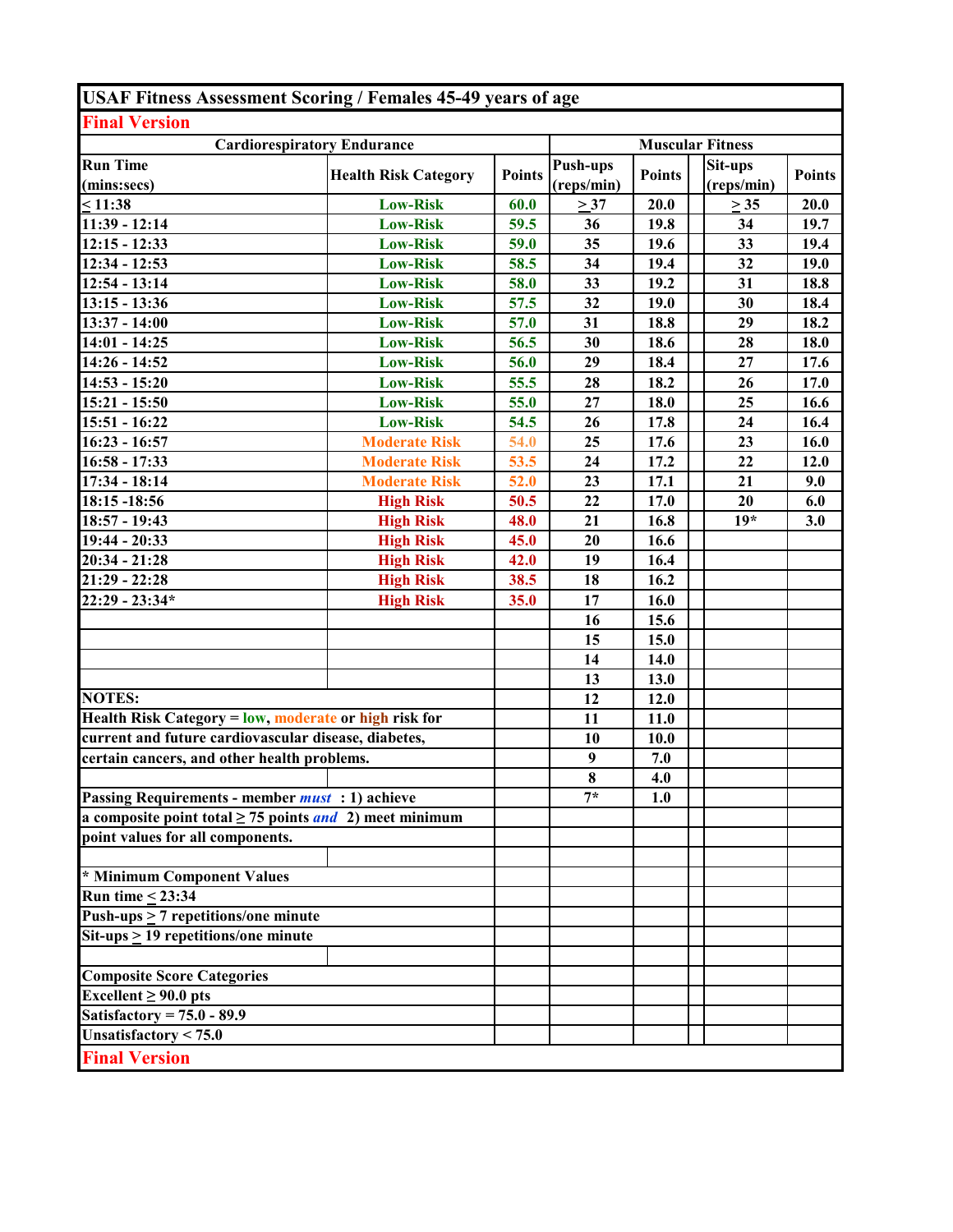| <b>USAF Fitness Assessment Scoring / Females 50-54 years of age</b> |                             |               |                         |               |                       |               |  |
|---------------------------------------------------------------------|-----------------------------|---------------|-------------------------|---------------|-----------------------|---------------|--|
| <b>Final Version</b>                                                |                             |               |                         |               |                       |               |  |
| <b>Cardiorespiratory Endurance</b>                                  |                             |               | <b>Muscular Fitness</b> |               |                       |               |  |
| <b>Run Time</b><br>(mins:secs)                                      | <b>Health Risk Category</b> | <b>Points</b> | Push-ups<br>(reps/min)  | <b>Points</b> | Sit-ups<br>(reps/min) | <b>Points</b> |  |
| < 12:53                                                             | <b>Low-Risk</b>             | 60.0          | $\geq$ 35               | 20.0          | $\geq$ 32             | 20.0          |  |
| 12:54 - 13:36                                                       | <b>Low-Risk</b>             | 59.5          | 34                      | 19.8          | 31                    | 19.5          |  |
| 13:37 - 14:00                                                       | <b>Low-Risk</b>             | 59.0          | 33                      | 19.6          | 30                    | 19.0          |  |
| $14:01 - 14:25$                                                     | <b>Low-Risk</b>             | 58.5          | 32                      | 19.4          | 29                    | 18.0          |  |
| $14:26 - 14:52$                                                     | <b>Low-Risk</b>             | 58.0          | 31                      | 19.2          | 28                    | 17.8          |  |
| $14:53 - 15:20$                                                     | <b>Low-Risk</b>             | 57.5          | 30                      | 19.0          | 27                    | 17.6          |  |
| 15:21 - 15:50                                                       | <b>Low-Risk</b>             | 57.0          | 29                      | 18.8          | 26                    | 17.2          |  |
| 15:51 - 16:22                                                       | <b>Low-Risk</b>             | 56.5          | 28                      | 18.6          | 25                    | 17.0          |  |
| $16:23 - 16:57$                                                     | <b>Low-Risk</b>             | 56.0          | 27                      | 18.4          | 24                    | 16.0          |  |
| $16:58 - 17:33$                                                     | <b>Low-Risk</b>             | 55.5          | 26                      | 18.2          | 23                    | 15.0          |  |
| $17:34 - 18:14$                                                     | <b>Low-Risk</b>             | 55.0          | 25                      | 18.0          | 22                    | 14.0          |  |
| 18:15 -18:56                                                        | <b>Moderate Risk</b>        | 53.5          | 24                      | 17.6          | 21                    | 13.0          |  |
| $18:57 - 19:43$                                                     | <b>Moderate Risk</b>        | 52.0          | 23                      | 17.4          | 20                    | 12.0          |  |
| $19:44 - 20:33$                                                     | <b>High Risk</b>            | 49.5          | 22                      | 17.3          | 19                    | 9.0           |  |
| $20:34 - 21:28$                                                     | <b>High Risk</b>            | 46.0          | 21                      | 17.2          | 18                    | 6.0           |  |
| $21:29 - 22:28$                                                     | <b>High Risk</b>            | 42.5          | 20                      | 17.0          | $17*$                 | 3.0           |  |
| 22:29 - 23:34                                                       | <b>High Risk</b>            | 39.0          | 19                      | 16.8          |                       |               |  |
| $23:35 - 24:46*$                                                    | <b>High Risk</b>            | 35.0          | 18                      | 16.6          |                       |               |  |
|                                                                     |                             |               | 17                      | 16.4          |                       |               |  |
|                                                                     |                             |               | 16                      | 16.2          |                       |               |  |
|                                                                     |                             |               | 15                      | 16.0          |                       |               |  |
|                                                                     |                             |               | 14                      | 15.0          |                       |               |  |
|                                                                     |                             |               | 13                      | 14.0          |                       |               |  |
|                                                                     |                             |               | 12                      | 13.0          |                       |               |  |
|                                                                     |                             |               | 11                      | 12.0          |                       |               |  |
| <b>NOTES:</b>                                                       |                             |               | 10                      | 11.0          |                       |               |  |
| Health Risk Category = low, moderate or high risk for               |                             |               | $\boldsymbol{9}$        | 10.0          |                       |               |  |
| current and future cardiovascular disease, diabetes,                |                             |               | $\bf{8}$                | 7.0           |                       |               |  |
| certain cancers, and other health problems.                         |                             |               | 7                       | 4.0           |                       |               |  |
|                                                                     |                             |               | $6*$                    | 1.0           |                       |               |  |
| Passing Requirements - member <i>must</i> : 1) achieve              |                             |               |                         |               |                       |               |  |
| a composite point total $\geq$ 75 points <i>and</i> 2) meet minimum |                             |               |                         |               |                       |               |  |
| point values for all components.                                    |                             |               |                         |               |                       |               |  |
| * Minimum Component Values                                          |                             |               |                         |               |                       |               |  |
| Run time $\leq 24:46$                                               |                             |               |                         |               |                       |               |  |
| Push-ups $\geq 6$ repetitions/one minute                            |                             |               |                         |               |                       |               |  |
| $\overline{\text{Sit-ups}} \ge 17$ repetitions/one minute           |                             |               |                         |               |                       |               |  |
|                                                                     |                             |               |                         |               |                       |               |  |
| Excellent $\geq 90.0$ pts                                           |                             |               |                         |               |                       |               |  |
| Satisfactory = $75.0 - 89.9$                                        |                             |               |                         |               |                       |               |  |
| Unsatisfactory $< 75.0$                                             |                             |               |                         |               |                       |               |  |
| <b>Final Version</b>                                                |                             |               |                         |               |                       |               |  |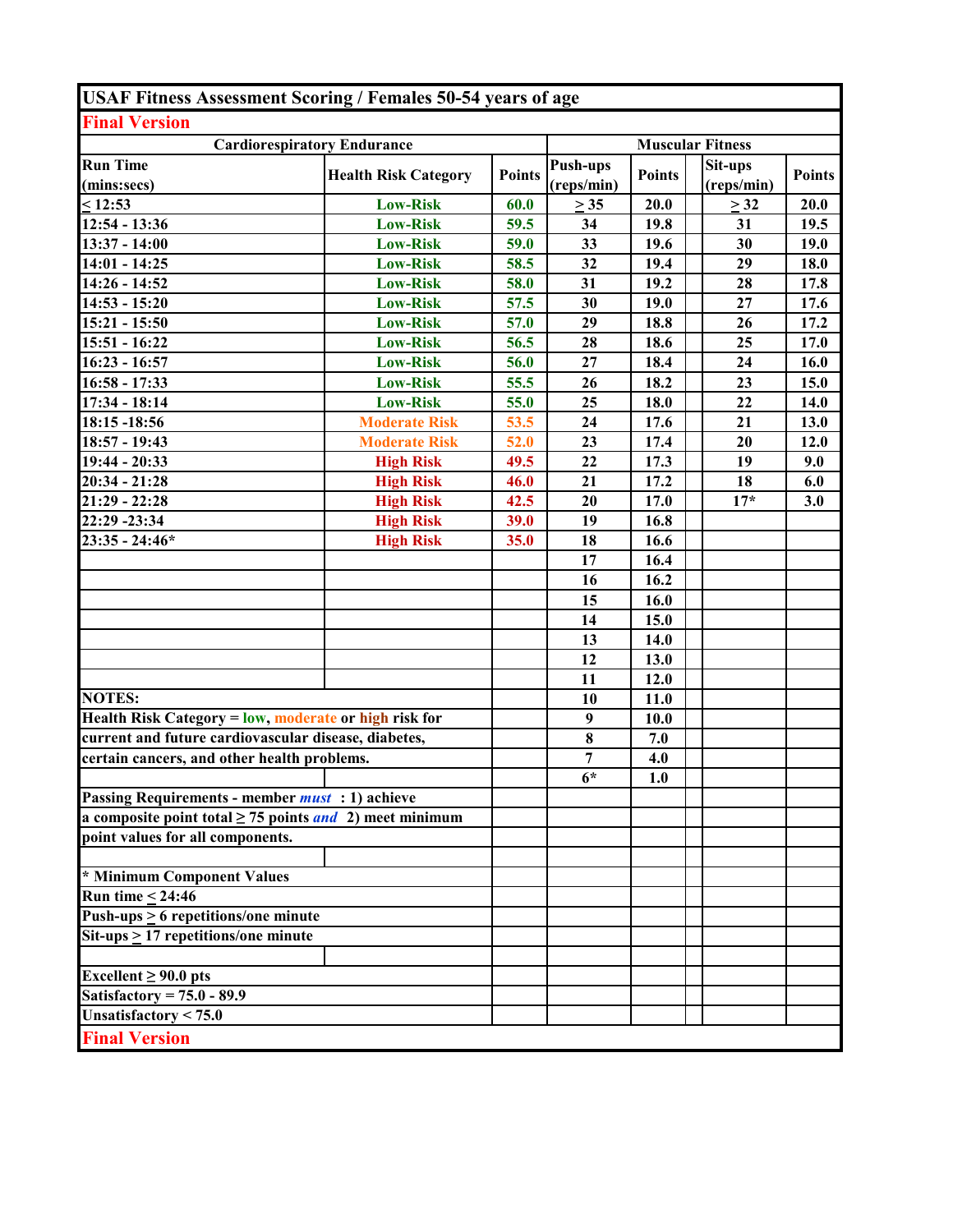| <b>USAF Fitness Assessment Scoring / Females 55-59 years of age</b> |                             |                         |                               |               |                       |               |
|---------------------------------------------------------------------|-----------------------------|-------------------------|-------------------------------|---------------|-----------------------|---------------|
| <b>Final Version</b>                                                |                             |                         |                               |               |                       |               |
| <b>Cardiorespiratory Endurance</b>                                  |                             | <b>Muscular Fitness</b> |                               |               |                       |               |
| <b>Run Time</b><br>(mins:secs)                                      | <b>Health Risk Category</b> | <b>Points</b>           | <b>Push-ups</b><br>(reps/min) | <b>Points</b> | Sit-ups<br>(reps/min) | <b>Points</b> |
| < 13:14                                                             | <b>Low-Risk</b>             | 60.0                    | $\geq$ 28                     | 20.0          | $\geq$ 32             | 20.0          |
| $13:15 - 14:00$                                                     | <b>Low-Risk</b>             | 59.5                    | 27                            | 19.7          | 31                    | 19.7          |
| $14:01 - 14:25$                                                     | <b>Low-Risk</b>             | 59.0                    | 26                            | 19.4          | 30                    | 19.4          |
| 14:26 - 14:52                                                       | <b>Low-Risk</b>             | 58.5                    | 25                            | 19.2          | 29                    | 19.2          |
| $14:53 - 15:20$                                                     | <b>Low-Risk</b>             | 58.0                    | 24                            | 19.0          | 28                    | 19.0          |
| $15:21 - 15:50$                                                     | <b>Low-Risk</b>             | 57.5                    | 23                            | 18.6          | 27                    | 18.0          |
| $15:51 - 16:22$                                                     | <b>Low-Risk</b>             | 57.0                    | 22                            | 18.0          | 26                    | 17.8          |
| $16:23 - 16:57$                                                     | <b>Low-Risk</b>             | 56.5                    | 21                            | 17.6          | 25                    | 17.6          |
| $16:58 - 17:33$                                                     | <b>Low-Risk</b>             | 56.0                    | 20                            | 17.2          | 24                    | 17.2          |
| 17:34 - 18:14                                                       | <b>Low-Risk</b>             | 55.5                    | 19                            | 17.0          | 23                    | 17.0          |
| 18:15 -18:56                                                        | <b>Moderate Risk</b>        | 55.0                    | 18                            | 16.8          | 22                    | 16.0          |
| 18:57 - 19:43                                                       | <b>Moderate Risk</b>        | 53.5                    | 17                            | 16.6          | 21                    | 15.0          |
| 19:44 - 20:33                                                       | <b>High Risk</b>            | 52.0                    | 16                            | 16.4          | 20                    | 14.6          |
| $20:34 - 21:28$                                                     | <b>High Risk</b>            | 49.0                    | 15                            | 16.2          | 19                    | 14.0          |
| $21:29 - 22:28$                                                     | <b>High Risk</b>            | 46.0                    | 14                            | 16.0          | 18                    | 13.6          |
| 22:29 - 23:34                                                       | <b>High Risk</b>            | 43.0                    | 13                            | 15.0          | 17                    | 13.0          |
| $23:35 - 24:46$                                                     | <b>High Risk</b>            | 39.0                    | 12                            | 14.0          | 16                    | 12.6          |
| $24:47 - 26:06*$                                                    | <b>High Risk</b>            | 35.0                    | 11                            | 13.0          | 15                    | 12.0          |
|                                                                     |                             |                         | 10                            | 12.0          | 14                    | 9.0           |
|                                                                     |                             |                         | $\boldsymbol{9}$              | 11.0          | 13                    | 6.0           |
|                                                                     |                             |                         | $\bf{8}$                      | 10.0          | $12*$                 | 3.0           |
|                                                                     |                             |                         | $\overline{7}$                | 7.0           |                       |               |
|                                                                     |                             |                         | 6                             | 4.0           |                       |               |
|                                                                     |                             |                         | $5^*$                         | 1.0           |                       |               |
|                                                                     |                             |                         |                               |               |                       |               |
| <b>NOTES:</b>                                                       |                             |                         |                               |               |                       |               |
| Health Risk Category = low, moderate or high risk for               |                             |                         |                               |               |                       |               |
| current and future cardiovascular disease, diabetes,                |                             |                         |                               |               |                       |               |
| certain cancers, and other health problems.                         |                             |                         |                               |               |                       |               |
|                                                                     |                             |                         |                               |               |                       |               |
| <b>Passing Requirements - member <i>must</i></b> : 1) achieve       |                             |                         |                               |               |                       |               |
| a composite point total $\geq$ 75 points <i>and</i> 2) meet minimum |                             |                         |                               |               |                       |               |
| point values for all components.                                    |                             |                         |                               |               |                       |               |
| * Minimum Component Values                                          |                             |                         |                               |               |                       |               |
| Run time $< 26:06$                                                  |                             |                         |                               |               |                       |               |
| Push-ups $\geq$ 5 repetitions/one minute                            |                             |                         |                               |               |                       |               |
| $\overline{\text{Sit-ups}} \ge 12$ repetitions/one minute           |                             |                         |                               |               |                       |               |
|                                                                     |                             |                         |                               |               |                       |               |
| Excellent $\geq 90.0$ pts                                           |                             |                         |                               |               |                       |               |
| Satisfactory = $75.0 - 89.9$                                        |                             |                         |                               |               |                       |               |
| Unsatisfactory $< 75.0$                                             |                             |                         |                               |               |                       |               |
| <b>Final Version</b>                                                |                             |                         |                               |               |                       |               |
|                                                                     |                             |                         |                               |               |                       |               |